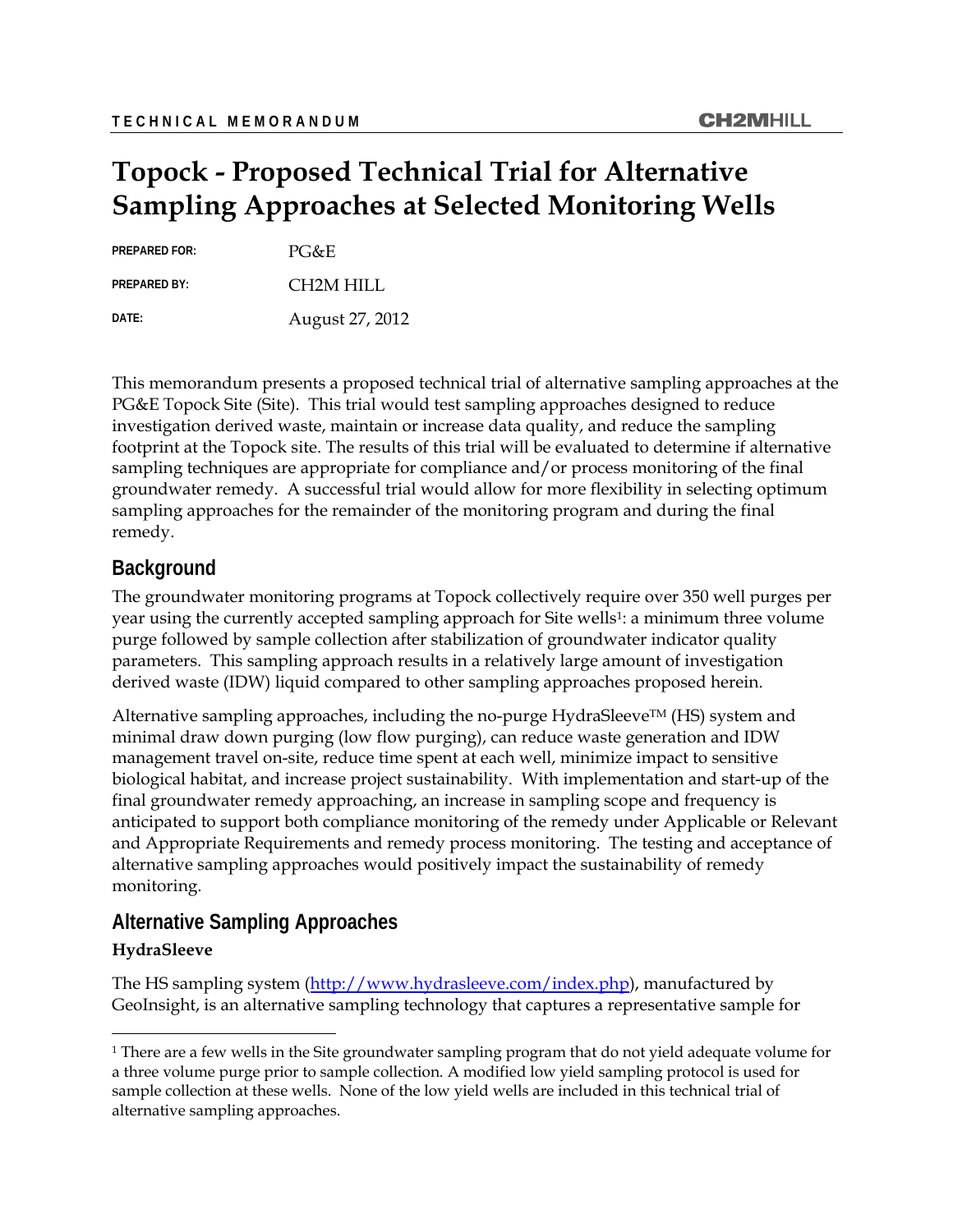most physical and chemical parameters without purging the well. The chief advantages of the HS is that it is an inexpensive disposable sampler that allows for rapid installation and depthdiscrete (no mixing) sample collection, does not generate purge water, and provides water samples for all analytical parameters (organics, metals, and general chemistry analytes) necessary for the Site. Physically, the HS sampler consists of a bottom-sealed section of a layflat polyethylene sleeve with a polyethylene reed valve incorporated in the top end.

The HS was reviewed in a joint study completed by the U.S. Army Corps of Engineers, the Air Force Center for Environmental Excellence and the Air Force Real Property Agency in 2005 (Parsons, 2005). This study found that sample results for most metals and volatile organic compounds were comparable to three-volume purge sample results. In seven comparison samples using three volume purge sampling, minimal drawdown sampling and HS, hexavalent chromium, concentrations were mostly higher using HS than the other methods. Due to the limited number of samples (seven) available for comparison, the authors did not provide an explanation for this observation.

## **Minimal Drawdown**

The objective of the minimal drawdown approach is to remove a small volume of water at a low flow rate from a specific (or discrete) portion of the screened interval of a well without mixing water and causing minimal stress (drawdown) in the aquifer. The minimal drawdown sampling approach typically uses traditional well purging equipment (i.e. 12-volt electric submersible, peristaltic, or bladder pumps) at purge rates from 0.1 to 0.5 liters per minute to achieve this objective. In wells with high yields, a higher flow rate may be possible with limited drawdown, allowing use of the Grundfos 2-inch submersible pump. There is extensive precedent for this approach of purging at a flow rate that creates minimal drawdown in the well, while monitoring the stabilization of groundwater quality indicator parameters. The U.S. Environmental Protection Agency (USEPA) has published multiple studies and directive documents on this subject. Specifically, guidance on sampling procedures for the minimal drawdown technique is given in the 1996 USEPA paper entitled "Groundwater Issue Paper: Low-Flow (Minimal Drawdown) Ground-Water Sampling Procedures" (Puls and Barcelona, 1996). Additionally, the 2002 USEPA paper entitled "Ground-Water Sampling Guidelines for Superfund and RCRA Project Managers" (USEPA, 2002) provides current and/or recommended sampling procedures, including the minimal drawdown approach, that minimize disturbance to the aquifer and yield the most representative groundwater samples.

# **Well List**

The monitoring wells proposed for use in this three quarter trial are listed in Table 1. Sample collection for the trial is anticipated to begin in third quarter 2012 and continue through first quarter 2013. Wells were selected to provide a diverse sampling set, considering the following key factors:

Location within the site, such as 'floodplain' or 'upland'. Upland wells are generally screened in alluvial sediments or in some cases, bedrock and contain a higher salinity than other site wells. Floodplain wells are screened in either fluvial or alluvial sediments and generally have lower salinity than other site wells.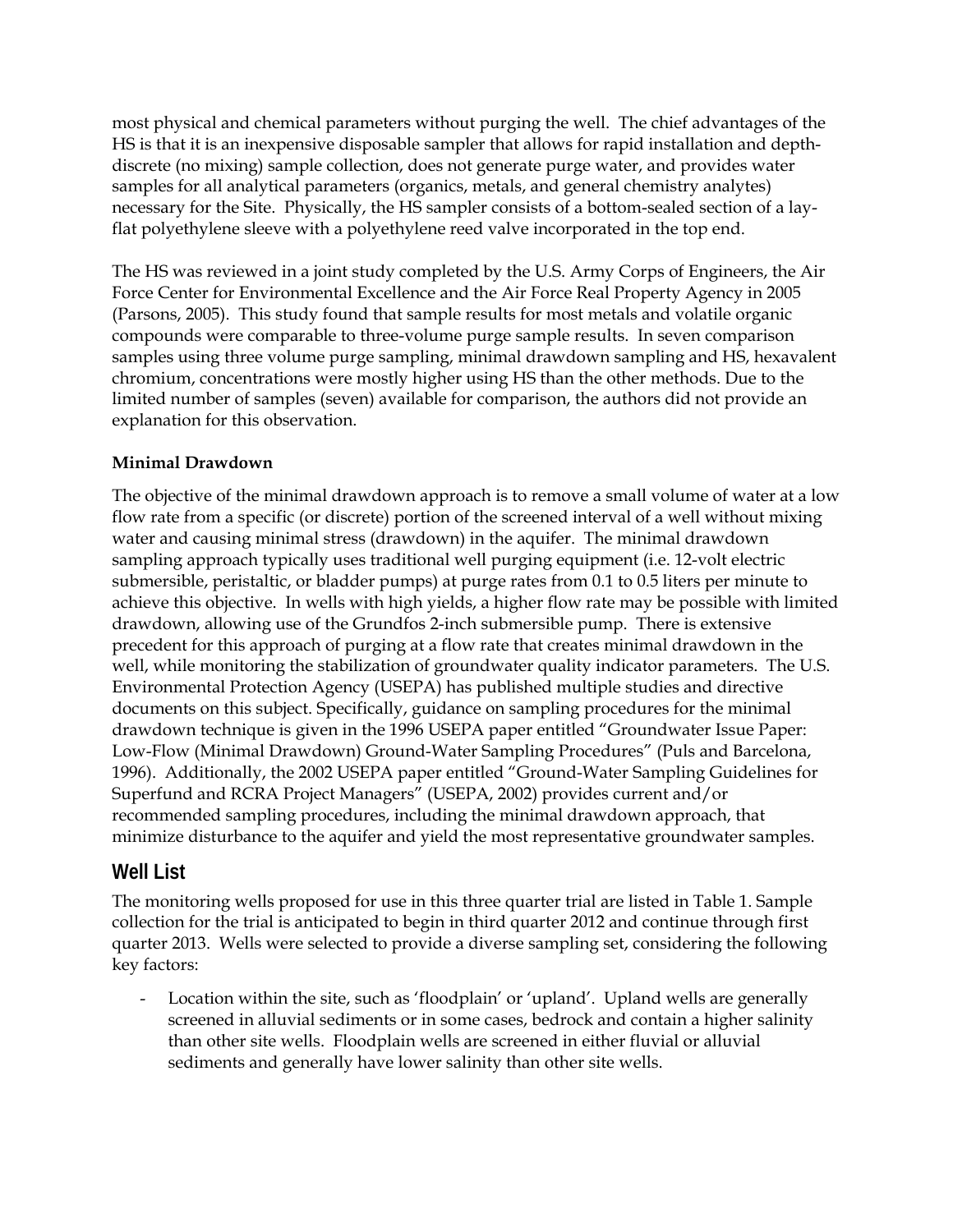- Aquifer depth zone. The proposed wells include screens in the shallow, mid-depth, deep and bedrock aquifer zones.
- Previous Cr(VI) concentration. Historical Cr(VI) concentrations range from ND to 12,100 micrograms per liter in the proposed monitoring wells.
- Purge Volume and Purge Rate. The proposed wells include a range of casing volumes and a range of yields (sustainable flow rates). The wells selected for this study can be sampled using three volume purge or low flow sampling procedures.

All of the proposed wells will be sampled during each of the three quarterly sampling events, including those wells that are normally sampled with a semiannual sampling frequency, as shown on Table 1. The wells will be sampled using the methods described below.

# **Field Sample Collection Methods**

The HS and minimal drawdown sampling methods will be used in conjunction with the traditional three volume purge during this trial to collect data necessary for comparison of results between these three sampling methods. Three individual samples will be collected at each monitoring well during each sampling "event" in the study. One sample using each method will be collected in the following sequence:

- Remove dedicated pump and pressure transducer (if present).
- Deploy HS sampler and pressure transducer (if present) in well casing at least 1-week prior to removal for sample collection.
- Remove pressure transducer (if present) and HS and collect sample as described in the standard operating procedure (SOP), Attachment 1.
- Install pump following HydraSleeve removal.
- Purge and sample using minimal drawdown SOP, Attachment 2.
- Purge and sample using standard three volume purge SOP, Attachment 3.

# **Laboratory Analysis**

There are no sample volume considerations with the three volume purge or minimal drawdown purge methods, but there are volume considerations with HS sampling. It is anticipated that up to two, 36-inch length (1-liter volume) HS samplers will be used at each well during the trial resulting in an available sample volume of approximately 1.5 liters per well using HS.

Sample collection for the study will include all of the analytes listed below for three volume purge and minimal drawdown sampling. HS sample collection will include the analytes listed below in order of priority. If inadequate sample volume is available, analytes lower on the priority list may not be collected during all sampling events.

- 1. hexavalent chromium;
- 2. dissolved metals (chromium, molybdenum, selenium, arsenic, manganese, calcium, magnesium, sodium, and iron);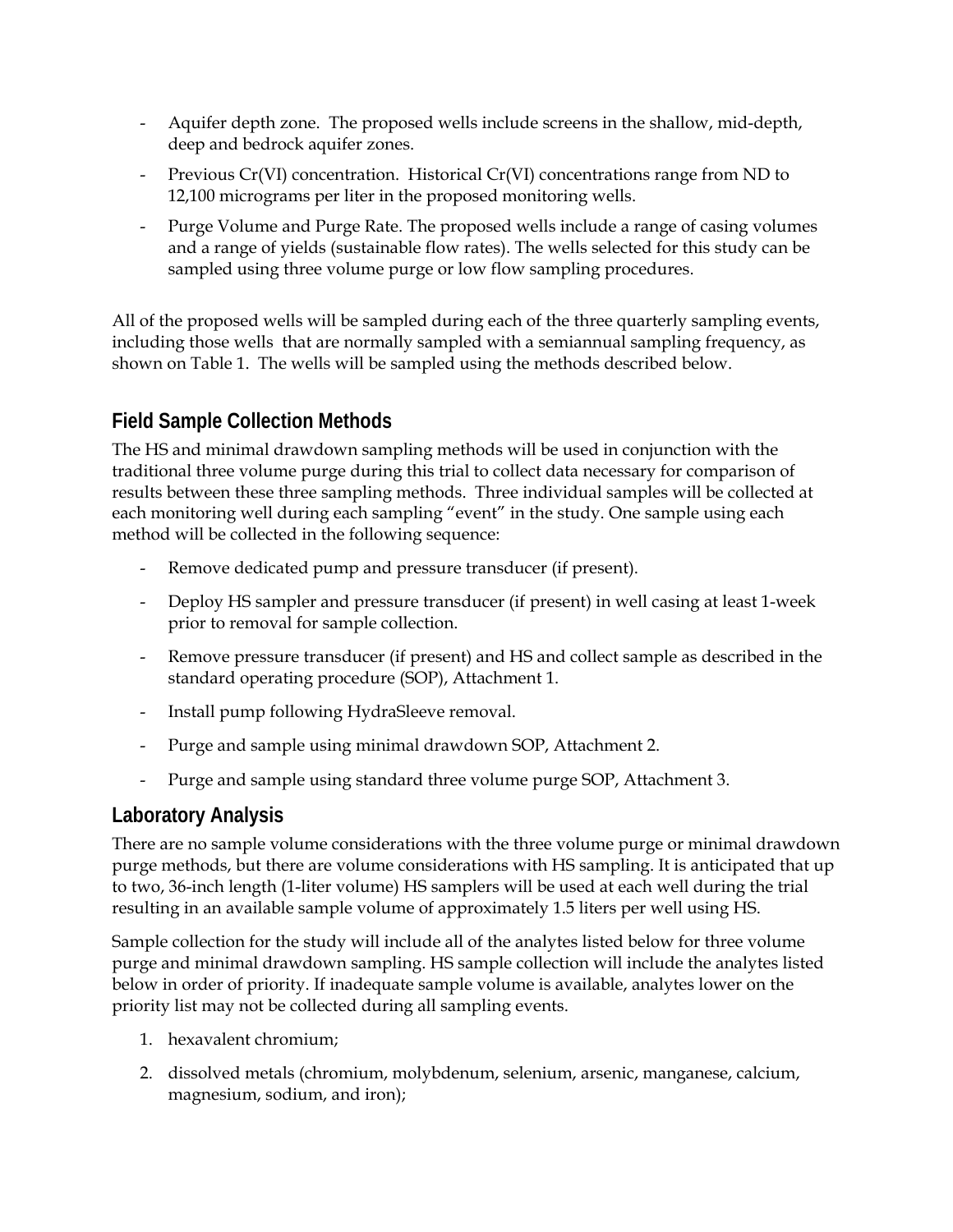3. alkalinity and anions (chloride, sulfate, and nitrate).

# **Results and Reporting**

Samples from each of the three approaches will be sent to the same laboratories used for the normal three volume purge samples. Data validation and management will be conducted in accordance with the *Quality Assurance Project Plan* (QAPP), *Addendum to the PG&E Program Quality Assurance Project Plan for the Topock Groundwater Monitoring and Investigation Projects*  (CH2M HILL, 2008, 2012)..

Preliminary results of the comparison study will be submitted in tabular form approximately 2 weeks after all validated data are available. Sampling results from the three volume purge will be reported in the appropriate quarterly monitoring report during the trial period. Complete results from the two alternative sampling approaches and analysis of the data against the three volume purge data will be presented in a technical memorandum, submitted under separate cover following the final quarter of the sampling trial.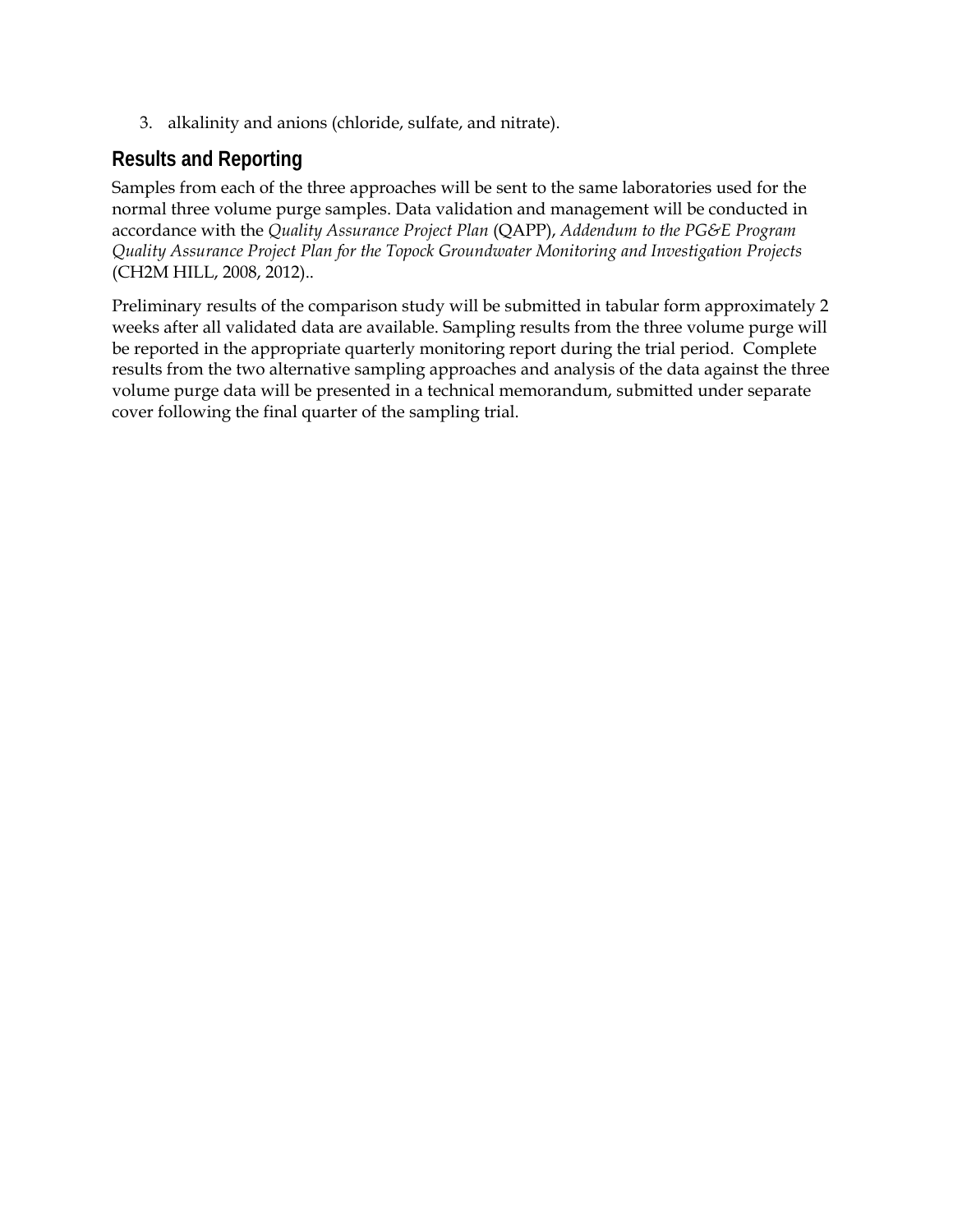# **References**

CH2M HILL. 2008. *PG&E Program Quality Assurance Project Plan, Addendum to the PG&E Program Quality Assurance Project Plan for the Topock Groundwater Monitoring and Investigation Projects*. December.

\_\_\_\_\_\_\_\_\_\_. 2012. *PG&E Program Quality Assurance Project Plan, Addendum to the PG&E Program Quality Assurance Project Plan for the Topock Groundwater Monitoring and Investigation Projects*. (In Preparation).

- Parsons. 2005. *Results Report for the Demonstration of No-Purge Groundwater SamplingDevices at Former McClellan Air Force Base, California*. Prepared for the U.S. Army Corps of Engineers, Air Force Center for Environmental Excellence, and Air Force Real Property Agency.
- Puls, R.W. and M.J. Barcelona. 1996. *GROUNDWATER ISSUE PAPER: Low-Flow (Minimal Drawdown)Ground-Water Sampling Procedures*; U.S. Environmental Protection Agency, EPA/540/S-95/504,12 pp.
- Yeskis, D. and B. Zavala, 2002. *Ground-Water Sampling Guidelines for Superfund and RCRA Project Managers,* U.S. Environmental Protection Agency, EPA/542/S-02/001, 53 pp.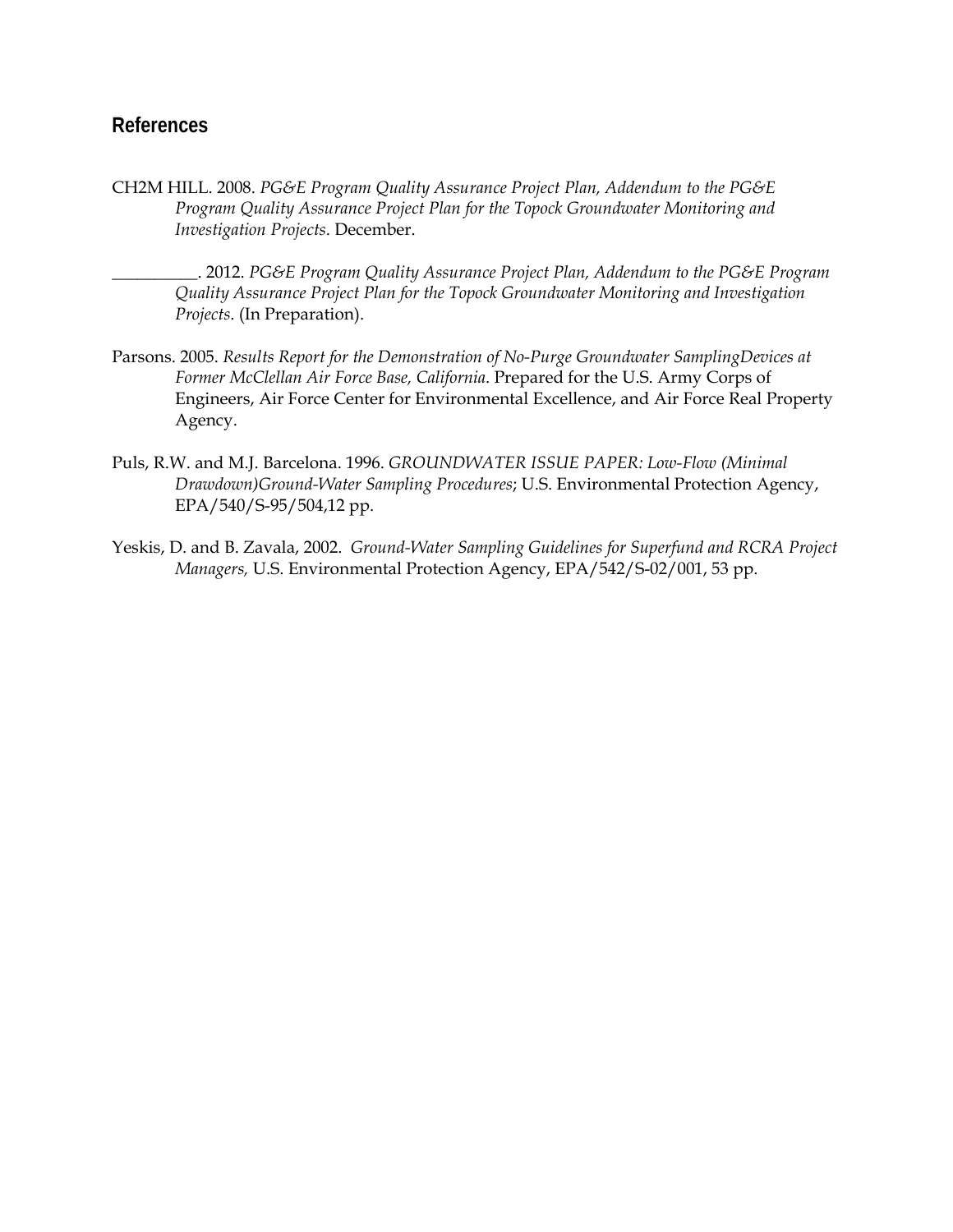#### **Table 1 Proposed Well List ‐ Topock Groundwater Sampling Technology Trial**

|           |                        |                        |                            |                   |                    |                     |                               | Range of Lab SC  |                         |
|-----------|------------------------|------------------------|----------------------------|-------------------|--------------------|---------------------|-------------------------------|------------------|-------------------------|
|           | <b>Normal Sampling</b> | Aquifer Zone /         | Screen Length Water Column |                   |                    | <b>GMP Sampling</b> | <b>Range of Cr(VI)</b>        | results 2011     | <b>Current Sampling</b> |
| Well      | <b>Frequency</b>       | Depth                  | (ft btoc)                  | Above Screen (ft) | Site Area          | Frequency           | Results 2011 (µg/L)   (µs/cm) |                  | <b>Technique</b>        |
| MW-10     | Semiannually           | Shallow                | 74-94                      | $-1$              | Upland             | ΙQ                  | $269 - 621$                   | $2,600 - 3,000$  | 3-volume purge          |
| MW-12     | Quarterly              | Shallow                | 27.5-47.5                  | $-2$              | Upland             | ١Q                  | $2,000 - 3,000$               | $6,400 - 6,700$  | 3-volume purge          |
| MW-19     | Semiannually           | Shallow                | 46-66                      | 0                 | Route 66           | <b>SA</b>           | 289 - 497                     | $2,000 - 2,200$  | 3-volume purge          |
| MW-20-130 | Semiannually           | Deep                   | 121-131                    | 72                | Floodplain         | <b>SA</b>           | 10,900 - 12,100               | 10,000 - 12,000  | 3-volume purge          |
| MW-26     | Semiannually           | Shallow                | 51.5-71.5                  | 4                 | Route 66           | <b>SA</b>           | $1,810 - 2,010$               | 4,000-4,000      | 3-volume purge          |
| MW-31-60  | Semiannually           | Shallow                | 41.5-61.5                  | $-2$              | Floodplain         | <b>SA</b>           | $304 - 489$                   | $3,200 - 3,800$  | 3-volume purge          |
| MW-33-90  | Quarterly              | Mid-depth              | 69-89                      | 35                | Floodplain         | ١Q                  | $17 - 25$                     | $9,600 - 10,000$ | 3-volume purge          |
| MW-36-100 | Semiannually           | Deep                   | 88-98                      | 70                | Floodplain         | <b>SA</b>           | $56 - 73$                     | $9,700 - 10,000$ | 3-volume purge          |
| MW-44-115 | Quarterly              | Deep                   | 105-115                    | 86                | Floodplain         | IQ                  | 150 - 240                     | 9,990 - 11000    | 3-volume purge          |
| MW-44-125 | Quarterly              | Deep                   | 116-125                    | 97                | Floodplain         | ١Q                  | ND - 65                       | $9,800 - 12,000$ | 3-volume purge          |
| MW-46-175 | Quarterly              | Deep                   | 165-175                    | 136               | Floodplain         | IQ                  | $34 - 121$                    | 16,000 - 17,000  | 3-volume purge          |
| MW-47-055 | Semiannually           | Shallow                | 45-55                      | 15                | Floodplain         | <b>SA</b>           | $19 - 25$                     | 4,300 - 4,600    | 3-volume purge          |
| MW-47-115 | Semiannually           | <b>IDeep</b>           | 105-115                    | 75                | Floodplain         | <b>SA</b>           | $17 - 24$                     | 12,000 - 14,000  | 3-volume purge          |
| MW-50-095 | Quarterly              | Mid-depth              | 85-95                      | 43                | Upland             | <b>SA</b>           | $14 - 18$                     | $5,000 - 5,100$  | 3-volume purge          |
| MW-50-200 | Quarterly              | Deep                   | 190-200                    | 147               | Upland             | IQ                  | 7,800 - 10,200                | 17,000 - 19,000  | 3-volume purge          |
| MW-51     | Semiannually           | Mid-depth              | 97-112                     | 50                | Route 66           | <b>SA</b>           | 4,730 - 4,810                 | 10,000-10,000    | 3-volume purge          |
| MW-59-100 | Quarterly              | Shallow                | 86-101                     | 0                 | Upland             | ١Q                  | $4,000 - 5,100$               | $9,000 - 10,000$ | 3-volume purge          |
| MW-61-110 | Quarterly              | <b>Shallow Bedrock</b> | 92-112                     | 4                 | <b>East Ravine</b> | IQ                  | $522 - 684$                   | 15,000 - 16,300  | 3-volume purge          |

The proposed trial period will include third quarter 2012, fourth quarter 2012 and first quarter 2013. All proposed wells will be sampled during each event, including wells designated as having semiannual normal sampling frequency.

ND <sup>=</sup> non‐detect; Q <sup>=</sup> quarterly; SA <sup>=</sup> semi‐annual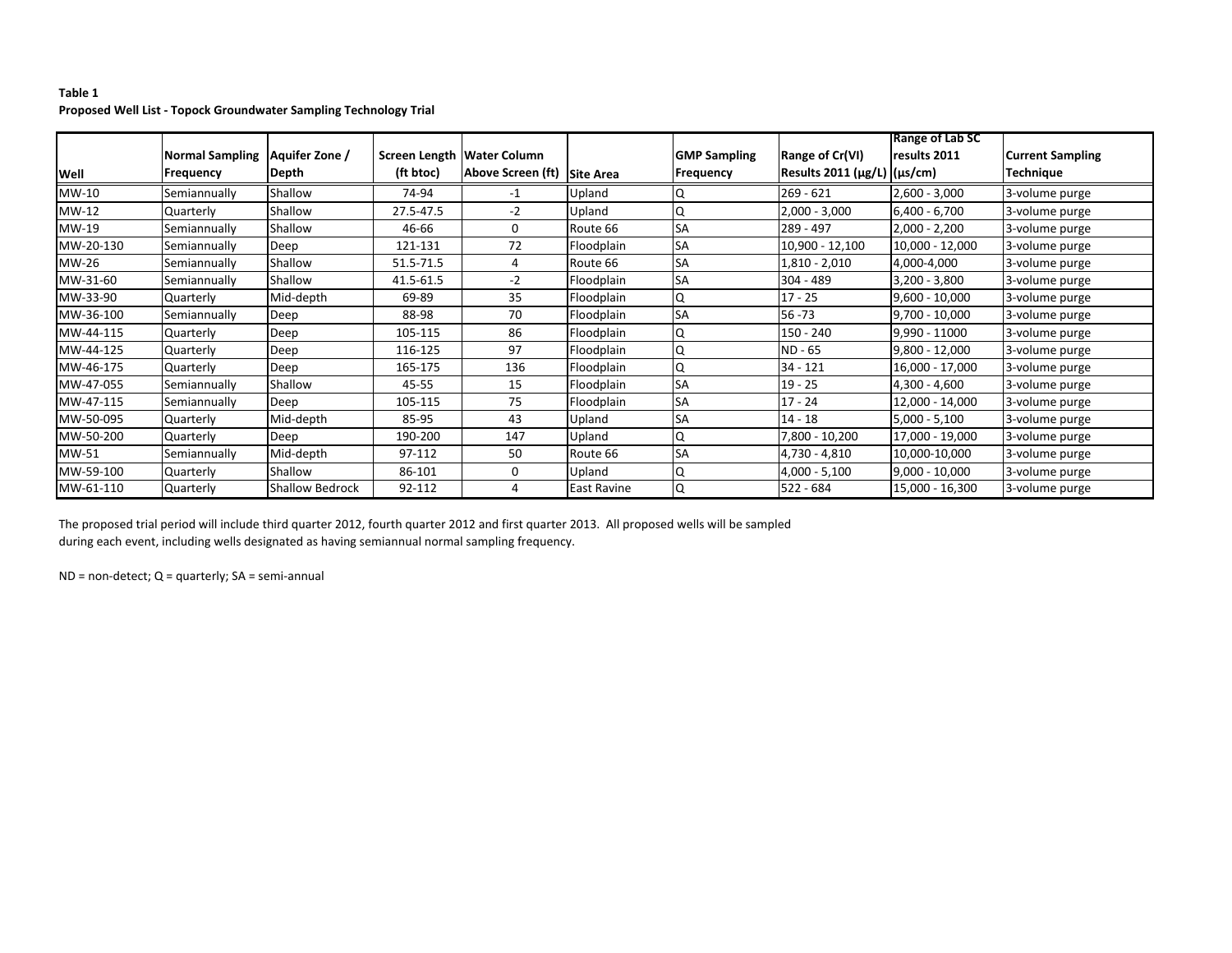# **SOP-A1**

# **Purging and Sampling of Groundwater Monitoring Wells Well-Volume Method Standard Operating Procedures for PG&E Topock Program**

This standard operating procedure (SOP) addresses the procedures and equipment to be used for purging and sampling all groundwater monitoring wells at the Topock site with casing diameters in excess of 1-inch. This SOP will be used for sampling groundwater monitoring wells using a dedicated electric submersible pump with a single discharge rate, a dedicated electric pump with a controllable discharge rate, or a portable electric pump with a controllable discharge rate. A peristaltic pump or inertial pump (Waterra or similar) can be used if an electrical submersible pump is not appropriate. A well-volume based purging and sampling method will be used for these wells. This SOP does not apply to FLUTe wells, or Blatypus pump equipped wells (MW-58BR). Those wells will be sampled according to the relevant Field Activities Work Plan (available from on-site field coordinator).

## **REQUIRED DOCUMENTS:**

- Event-specific planned sample table (PST).
- Applicable project work plan or monitoring plan. Refer to Topock Program Sampling, Analysis, and Field Procedures Manual and QAPP (Procedures Manual), as required.
- Topock Program Health and Safety Plan (HSP)
- Applicable SOP's
- Well construction logs/specifications
- Mobile Integrated Sample Tracking (MIST) handheld database
- Previous sampling logs or tabular historic field data tables
- Current site access map
- Blank sampling logs, maps, sample labels, chains of custody (COC's), and the designated groundwater sampling field notebook

## **REQUIRED EQUIPMENT:**

- 2 or more (i.e. one is backup) YSI-556 WQ instruments with flow through cells, or equivalent.
- Hach 2100P turbidimeter or equivalent.
- 200 foot (or longer as needed) water level indicator (WLI).
- Trimble Rugged Reader hand held instrument for MIST data collection.
- Two, 200 gallon capacity purge tanks.
- Utility vehicles (UTV's) as necessary.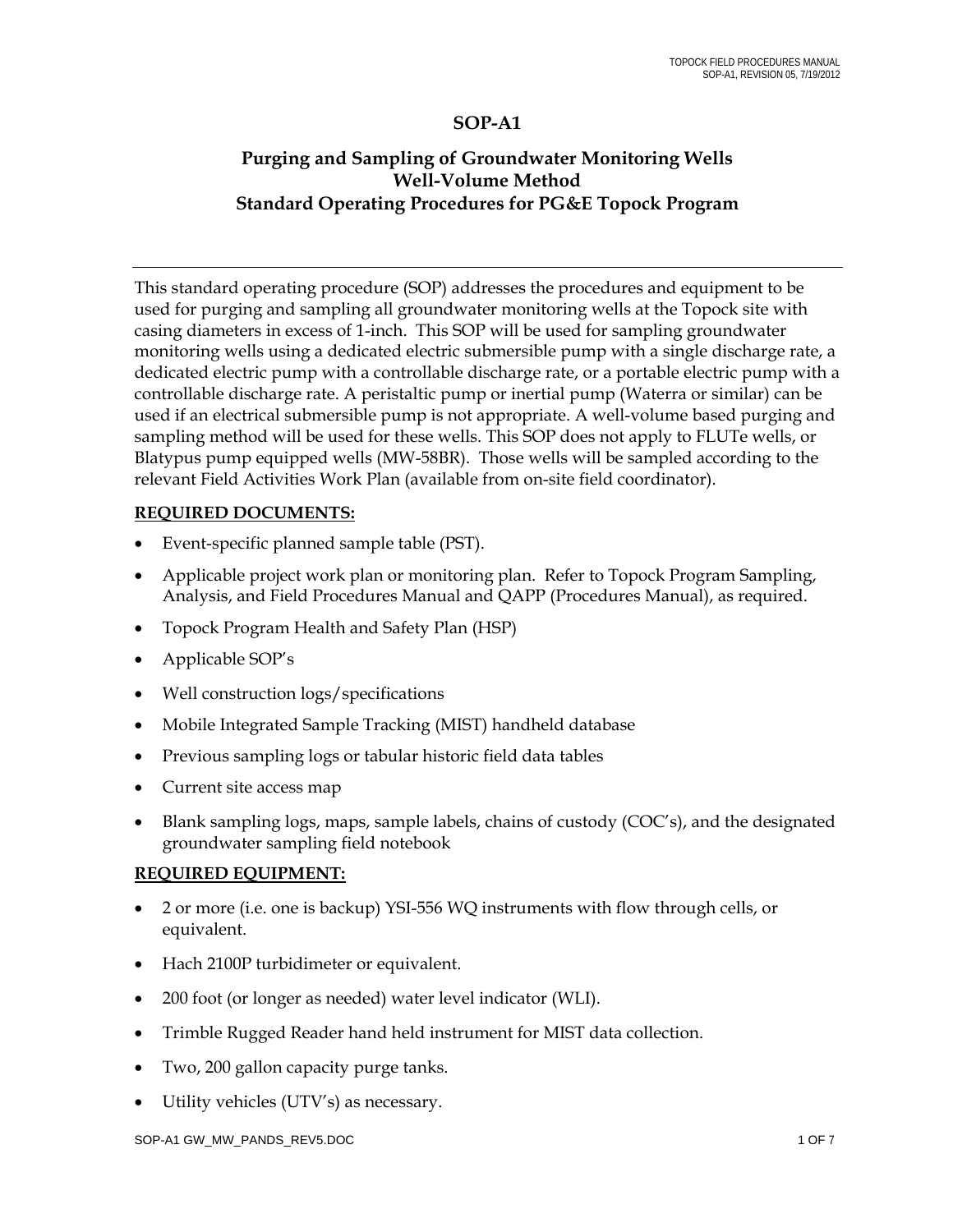- Back-up 2-inch pump and controller.
- Honda 2000 watt generator or alternate power source.

# **PREPARATION & SETUP:**

- Review event-specific PST or event-specific field instructions, previous sampling logs, Procedures Manual, HSP, and groundwater sampling supplies and equipment check list. (NOTE: the PST should also be reviewed for required "non-analytical event activities" such as water level measurements or other data collection that is planned in association with the groundwater sampling event).
- Acquire the existing field logbook for groundwater sampling and initiate entries.
- Inspect all equipment and verify that the field water quality (WQ) meters have been calibrated prior to use according to the manufacturer's instructions and SOP-A9, *Calibration of Field Instruments*.
- Inventory sample bottles, build sample sets for the required analytes at each sample location, ensure a sufficient supply of lab de-ionized water for equipment blanks, and confirm the lab courier schedule.
- Field-check sampling equipment and supplies: water level indicator (WLI), WQ meters, flow-through cell, pump controller, power supply, pump discharge/sampling tubing, Ndex gloves, D.I water sprayers, 5 gallon buckets, paper towels, 0.45 micron in-line filters, etc.

## **FIELD PROCEDURES:**

- **Prior to opening any monitor well, remove all pens, lighters, calculators, or any other loose items from vest pockets, or from any other location where they could fall into the well.**
- Upon arrival at the monitoring well, at least 2 members of the sampling team must confirm the well ID. Wells should be clearly marked on the well monument. If the well cannot be positively identified by the marking, measure total depth of the well and compare to the well installation details to confirm the correct location. Report worn or unclear well markings to the on-site field coordinator.
- Place spill containment according to SOP A-13 *Spill Containment.*
- Collect an "EB", equipment blank, *prior to pump installation* if necessary according to the PST.
- Open the protective casing lid and, *prior to moving it*, note the exact configuration of the transducer installation if present. Measure static WL according to SOP-A7, *Water level Measurements,* moving the transducer if necessary, and record WL value in MIST and on the sampling log.
- If the well is equipped with a transducer and does not have a dedicated pump installed, remove the transducer from the well according to SOP-C1, *Temporary Removal and Replacement of Transducers*.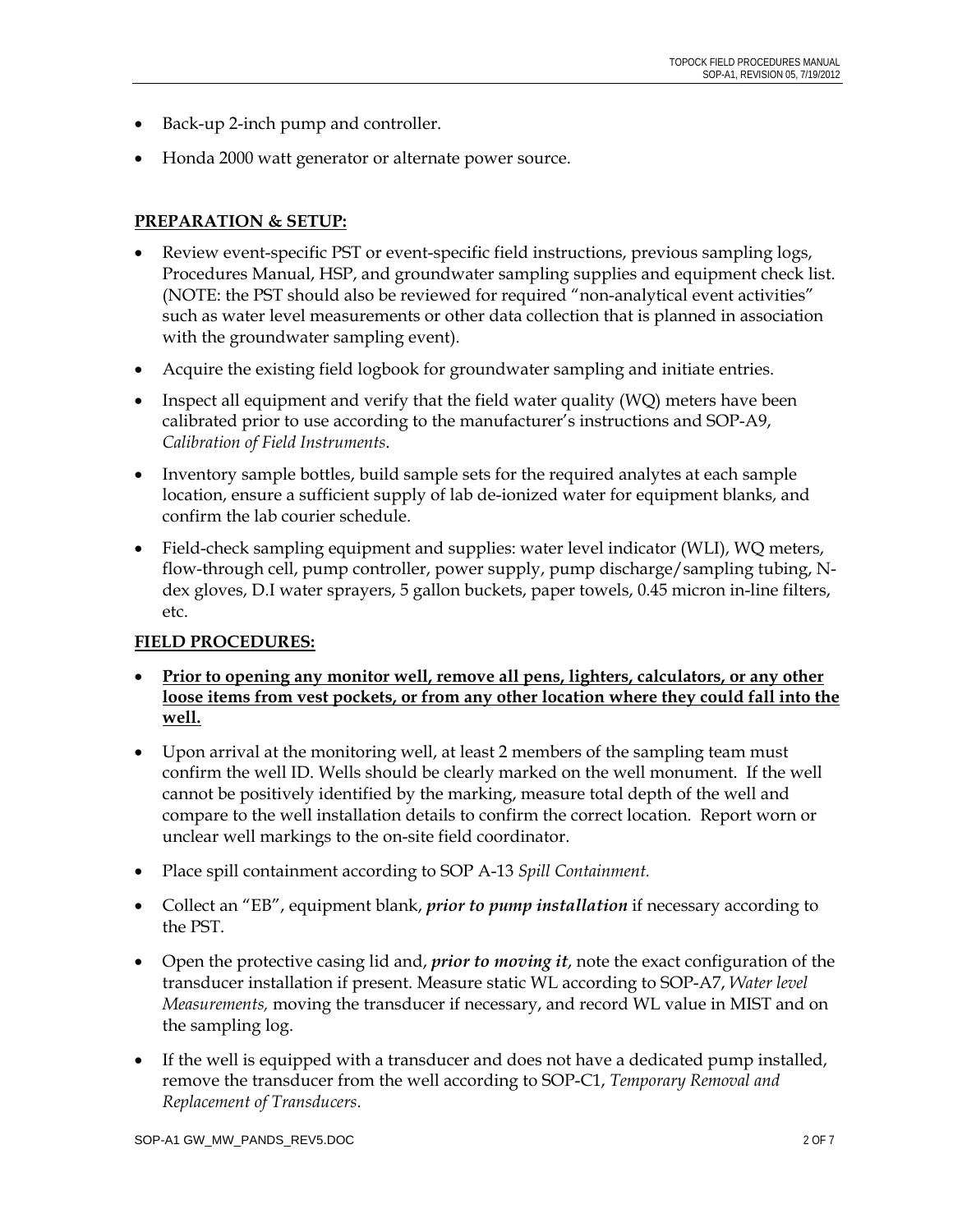- If the well does not have a dedicated pump installed, but does have dedicated sample tubing, attach the dedicated tubing to the appropriate pump and install decontaminated pump at the same intake/sampling depth as used in prior events. There is a marking on the purge tubing which corresponds with the monitor well top of casing (TOC) to facilitate this requirement. Purge and sample the well as described below.
- If the well does not have a dedicated pump *or* tubing, or has not been previously sampled, use new low-density polyethylene tubing and install the pump with the intake 15 feet below the surface of the static water column, or at the depth prescribed by the Project Manager (PM) or Field Team Manager (FTM), and record the intake depth in MIST and on the field data sheet. Purge and sample the well as described below.
- If the well *does* have a dedicated pumping system, connect the discharge tubing and purge and sample the well as described below.
- Collect daily equipment blanks and duplicate samples as required by the PST and instructed by the field team leader.

# **PURGING AND SAMPLING PROCEDURES:**

- Prepare the groundwater sampling log. Use the static water level and the total depth provided on the field data sheet and in the PST to calculate the volume of one casing of standing water in the well.
- Calculate 3 casing volumes for the minimum required purge amount and record on sampling log.
- Evaluate previous purge rates, amount of drawdown, stability of field parameters, and total purge volume prior to sample collection from previous sampling records and historical data tables (Appendix B of *Monitoring Plan for Groundwater and Surface Water Monitoring Program*). If the well has not been previously sampled, estimate the expected purge rate using previous sampling information from nearby wells.
- If the pumping rate is in excess of one gpm, install the provided flow splitter so that the pumping rate does not need to be decreased to collect the sample. If the flow rate is at two gpm or above, install a second flow splitter to control the flow through the flow through cell.
- Install the pump as previously described. Immediately after installation, stuff a large trash bag, or place another barrier into the well bore around the pump discharge tubing. This will help to prevent foreign objects from falling into the well.
- Ensure that all tubing connections are properly tightened and then start the pump. Check for any leaks, monitor drawdown, and calculate/set the purge rate. The purge rate can be determined using the fill-time of a graduated container, or using a flow meter if available. The well specific purge rate and pump setting should be available on the previous purge form. Record pump setting (i.e. hertz) on sampling log if available.
- Purge water should be contained in a portable purge water storage tank. If approved by well owner and the governing regulatory agencies, water may be discharged directly to the ground (this presently applies to PM-03 and PM-04 water supply wells), as directed by the FTM.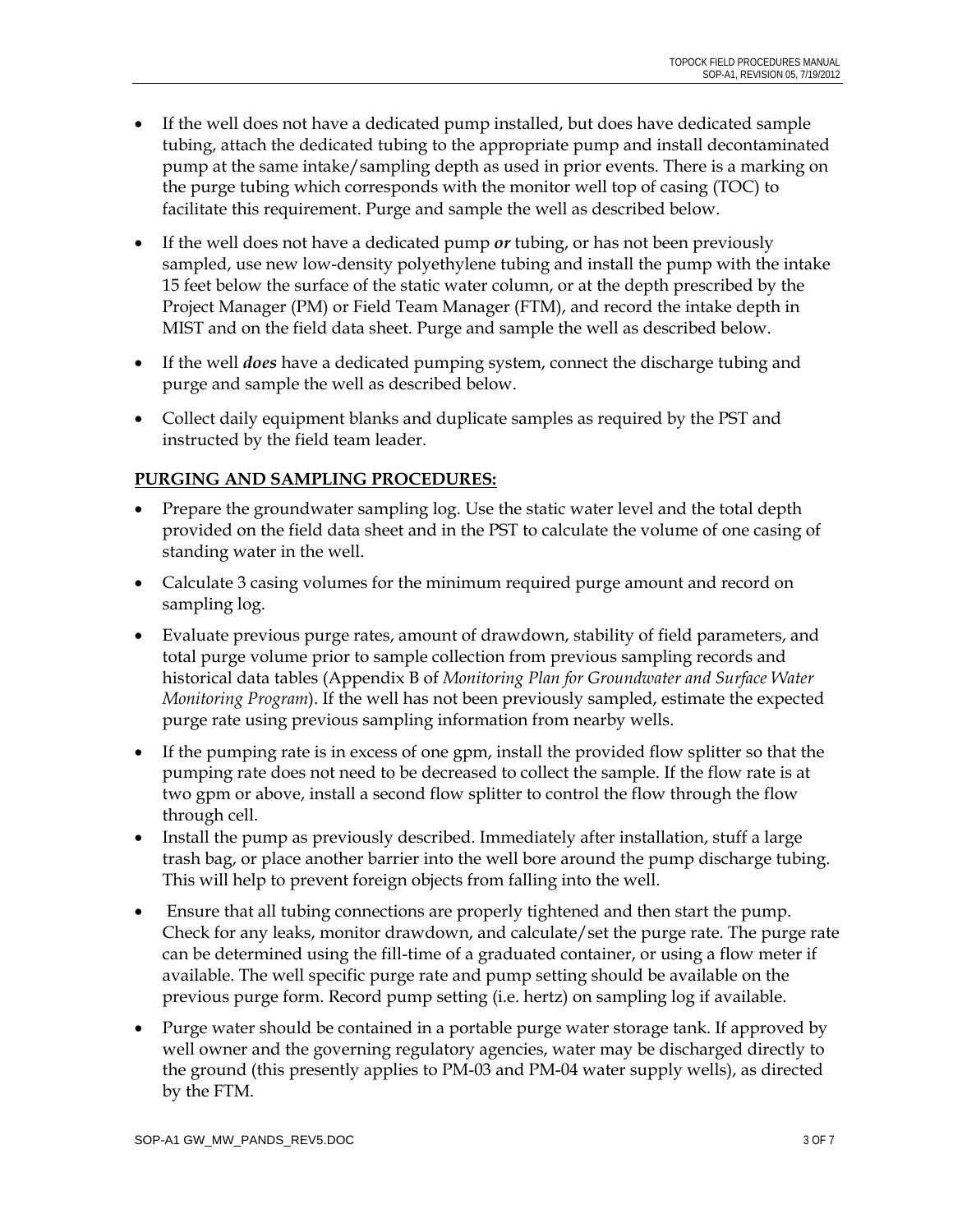- Continue purging, measuring WL and field indicator parameters periodically (time, pH, conductivity, turbidity, dissolved oxygen, temperature, salinity, TDS, ORP, appearance, and any odors present). Time the readings such that there are a minimum of 4 sets of data collected over the course of the full purge.
- If significant drawdown is observed or turbidity increases dramatically, decrease the purge rate and measure/record new purge rate. Significant drawdown is considered to be 5 percent of the total height of the water column or to the top of screen. Record time for all measurements collected. Note and provide qualifying remarks if parameter readings are anomalous or unstable due to instrument problems and change out the instrument.
- During the purge, compare the field parameters to historical purge data. If the parameters are significantly different (greater than 50% difference for SC, pH, and/or ORP) re-confirm the ID of the well. If the well ID is re-confirmed by 2 crew members, and the readings continue to be significantly different than prior readings, set up a second WQ instrument in series to confirm readings. If the anomalous readings are confirmed by the second instrument, contact the field coordinator to resolve the issue. If the second WQ instrument produces readings that are comparable to historic values, note an instrument change and use the second instrument's readings.
- Continue purging until *3-casing volumes* have been removed *and* field parameters stabilize. Indicator parameters are considered stabilized when 3 consecutive readings made several minutes apart fall within the following EPA stabilization criteria:

| $\bullet$ | pH                     | $+/-$ 0.1 pH units                                 |
|-----------|------------------------|----------------------------------------------------|
|           | • Specific conductance | $+/- 3\%$                                          |
| $\bullet$ | ORP                    | $+/- 10$ millivolts                                |
|           | $\bullet$ Turbidity    | $+/-$ 10% NTU units (when turbidity is $>10$ NTUs) |
|           | • Dissolved oxygen     | $+/-$ 0.3 mg/L                                     |
|           | • Temperature          | $+/-$ 2 <sup>o</sup> Celsius                       |

- When the requirements above have been satisfied and the purge cycle is complete, disconnect the flow through cell and prepare to collect samples directly from the pump discharge tubing for analyses according to event-specific PST.
- If flow splitters have been used, do not change the flow rate, and collect the sample from the dedicated sampling port of the first splitter in line.
- Prepare sample containers and collect gas-sensitive analytes first. The preferred collection order will be volatile organic compounds (VOCs), semi-volatile organic compound (SVOCs), metals (including hexavalent chromium [Cr(VI)] and total chromium  $[Cr(T)]$ ; see SOP-A6), then general chemistry (cations, anions, stable isotopes).
- For filtered samples, attach a 0.45 micron in-line filter to the pump discharge and allow approximately 500 mL of sample to pass through the filter before beginning sample collection in accordance with SOP A-6 *Field filtration* and the QAPP.
- When sample collection is complete, record sample information, final WL, and purge volume data in MIST and on the field sampling log.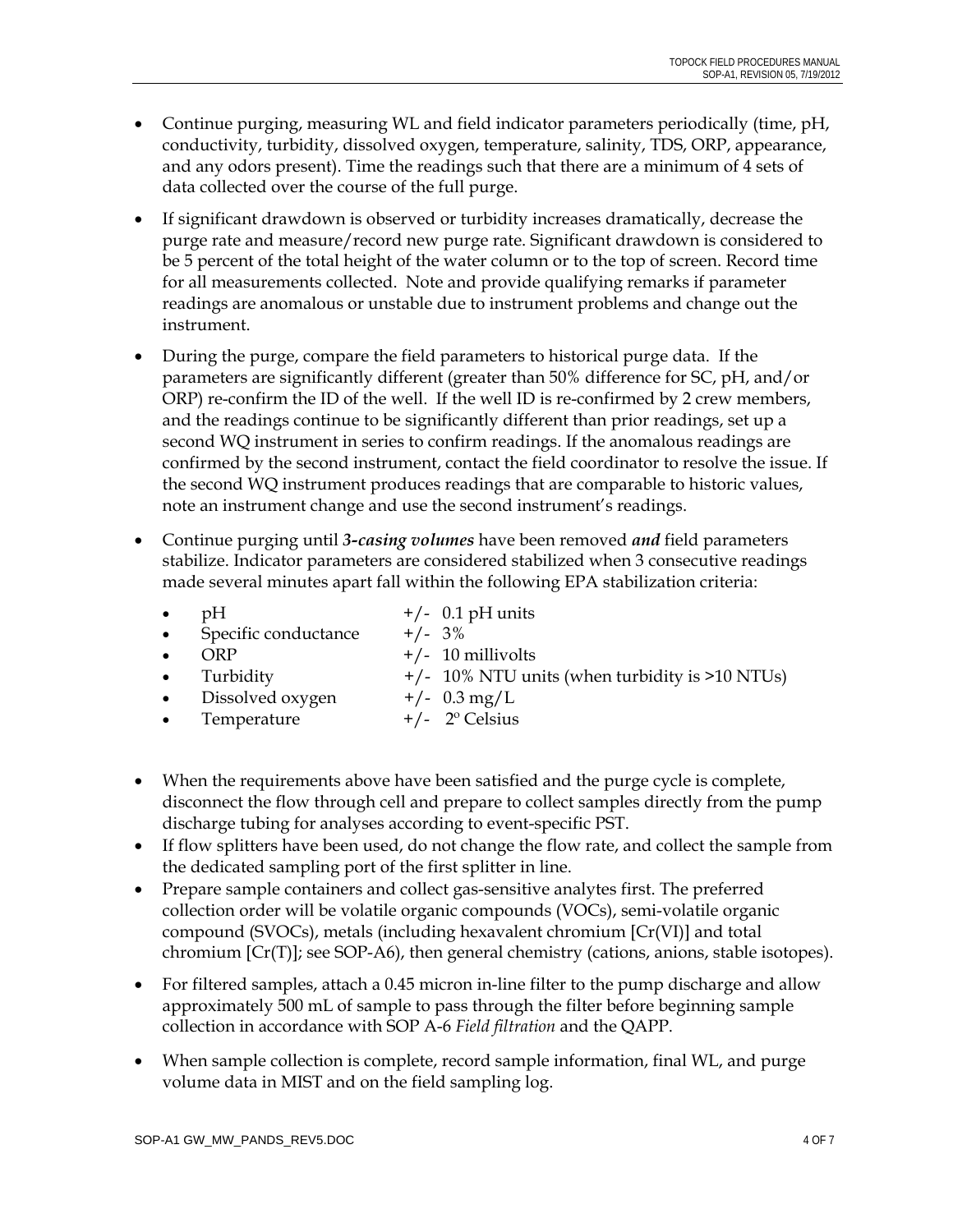- If transient pump previously installed, remove the pump from the well, detach the dedicated tubing and carefully drain any residual water to the purge water tank. Fold both ends of the purge tubing and secure with wire ties as a further deterrent to leakage. Store the dedicated tubing in a sealed, labeled trash bag. Decontaminate the pump according to SOP A-10, *Decontamination of Water Sampling Equipment.*
- If well was equipped with a transducer, replace the transducer in exactly the same configuration in which it was found and in accordance with SOP-C1, *Temporary Removal and Replacement of Transducers*.
- Close and secure well protection lid.
- Follow SOPs in *Program Procedures Manual* for sample handing and management, equipment decontamination, and investigation-derived waste (IDW) management.

# **LOW VOLUME AND POOR RECOVERY WELLS:**

Some groundwater monitoring wells under the GMP may exhibit slow or poor recovery upon purging. These monitoring wells may not recharge sufficiently during purging, and may run completely dry without an opportunity to collect the required series of groundwater stabilization parameters, or requisite samples. The following procedures will be followed for collecting representative groundwater samples from wells that go dry during purging.

# **PREPARATION & SETUP:**

Follow the steps above.

## **PURGING AND SAMPLING PROCEDURES FOR LOW RECOVERY WELLS:**

- Prepare the groundwater sampling log. Use the static water level and the total depth provided on the field data sheet (comparing to the previous values used on the PST) to calculate the volume of one casing of standing water in the well.
- Calculate 3 casing volumes for the minimum required purge amount, and record on purge log.
- Evaluate previous purge rates, amount of drawdown, stability of field parameters, and total purge volume prior to sample collection from previous sampling records and historical data tables (Appendix B of *Monitoring Plan for Groundwater and Surface Water Monitoring Program*). If the well has not been previously sampled, estimate the expected purge rate using previous sampling information from nearby wells.
- Connect the dedicated purge tubing if available or use new tubing if necessary. Install the pump as previously described and start the purge. Monitor drawdown, and calculate/set the purge rate. Record the pump setting (i.e. hertz) on the sampling log if available.
- Continue purging, measuring WL and field indicator parameters periodically (time, pH, conductivity, turbidity, dissolved oxygen, temperature, salinity, TDS, ORP, and any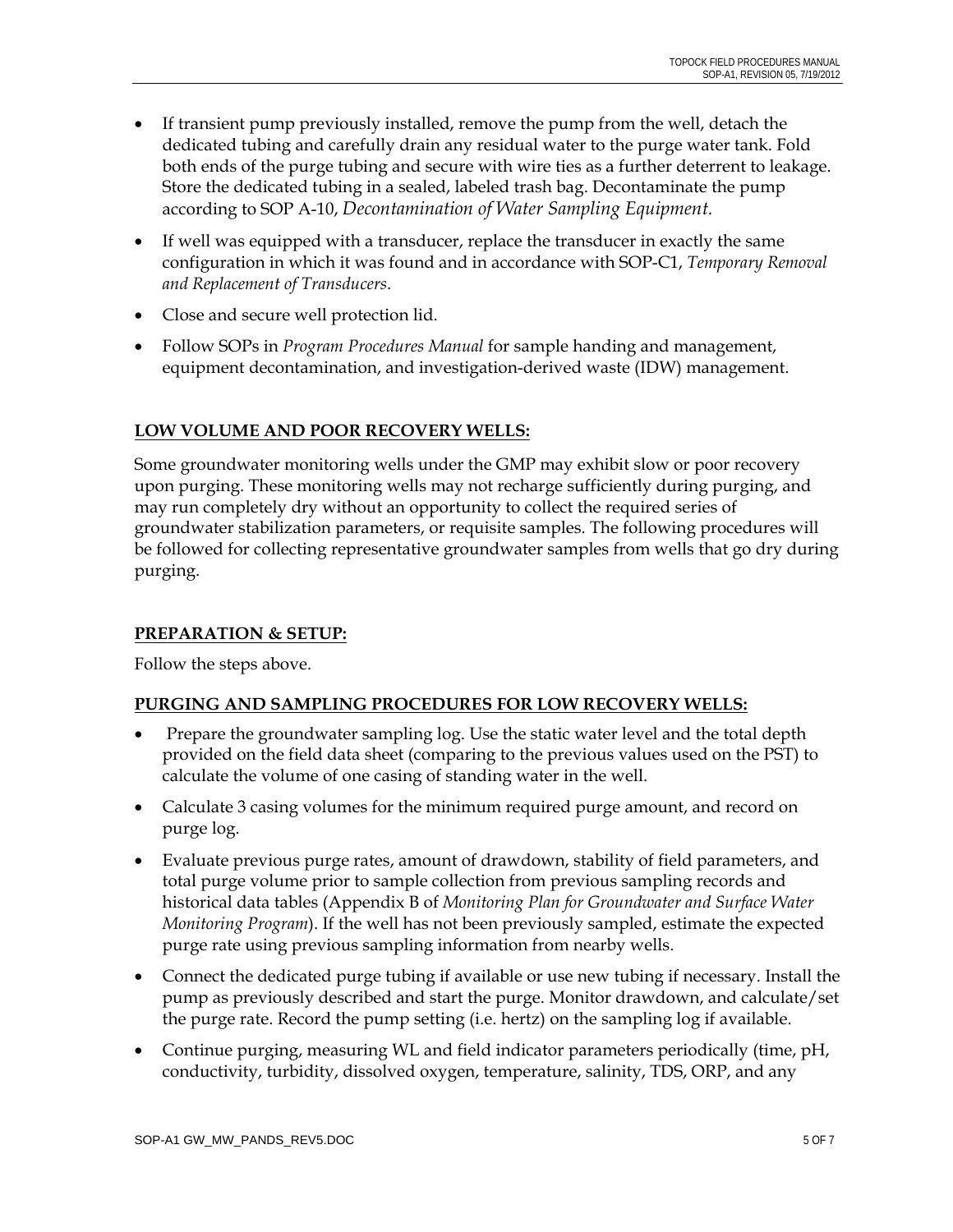odors present). Space the readings such that there are a minimum of 4 sets of data collected over the course of the available purge volume.

- During the purge, compare the field parameters to previous purge data. If the parameters are significantly different (greater than 50% difference for SC, pH, and/or ORP) confirm the ID of the well. If the well ID is confirmed by 2 crew members, and the readings continue to be significantly different than prior readings, set up a second WQ instrument in series to confirm readings. If the anomalous readings are confirmed by the second instrument, contact the field coordinator to resolve the issue. If the second WQ instrument produces readings that are comparable to historic values, note an instrument change and use the second instrument's readings.
- Continue purging until *3-casing volumes* have been removed *and* field parameters stabilize, or until the well purges dry. If 3 casing volumes are removed, sample as described above. If the well runs dry, continue as instructed below.
- If previously installed, remove the pump from the well and decontaminate according to SOP A-10, *Decontamination of Water Sampling Equipment.* The pump may also be left in place to facilitate subsequent purging and sampling.
- Record the final water level, time, the volume of water discharged and the elapsed time for the dewatering of the well.
- Allow the well to recharge to 80 percent of the original height of the water column. Ideally, this should be within 24 hours of the monitoring well being purged dry. The recovery period to achieve 80 percent of the height of the water column could take longer than 24 hours in some instances (MW-48).
- *At MW-24BR only*, return to the well the following day and continue purging until a total of 190 gallons have been removed, then sample normally.
- Once recovery has reached 80%, or 48 hours have elapsed (whichever comes first), a bailer can be used for sample collection. Collect samples for analyses according to PST. Prepare sample containers and collect gas-sensitive analytes first. The preferred collection order will be volatile organic compounds (VOCs), semi-volatile organic compound (SVOCs), metals (including hexavalent chromium [Cr(VI)] and total chromium [Cr(T)]), then general chemistry (cations, anions, stable isotopes).
- If an insufficient volume of water is available to fill all of the sample containers, first contact laboratory personnel to determine the minimum allowable volumes needed for the required analyses. *(Talk to FTM as the FTM may have already contact lab personnel and may have the instructions for you.)* Then verify the critical analyte list with the PM or the FTM and prioritize the sample collection to obtain the critical analytes for the main contaminants of concern first. Continue collecting samples until all samples have been collected, or the groundwater supply is exhausted. Unfiltered samples are to be filled by transferring water directly from the bailer to the sample container.
- For filtered samples, attach a 0.45 micron in-line filter to the bailer and allow approximately 200 mls of sample to pass through the filter before beginning sample collection in accordance with SOP A-6 *Field filtration*. If gravity flow is insufficient to filter the sample, use a pressurized bailer and filter for sample filtration.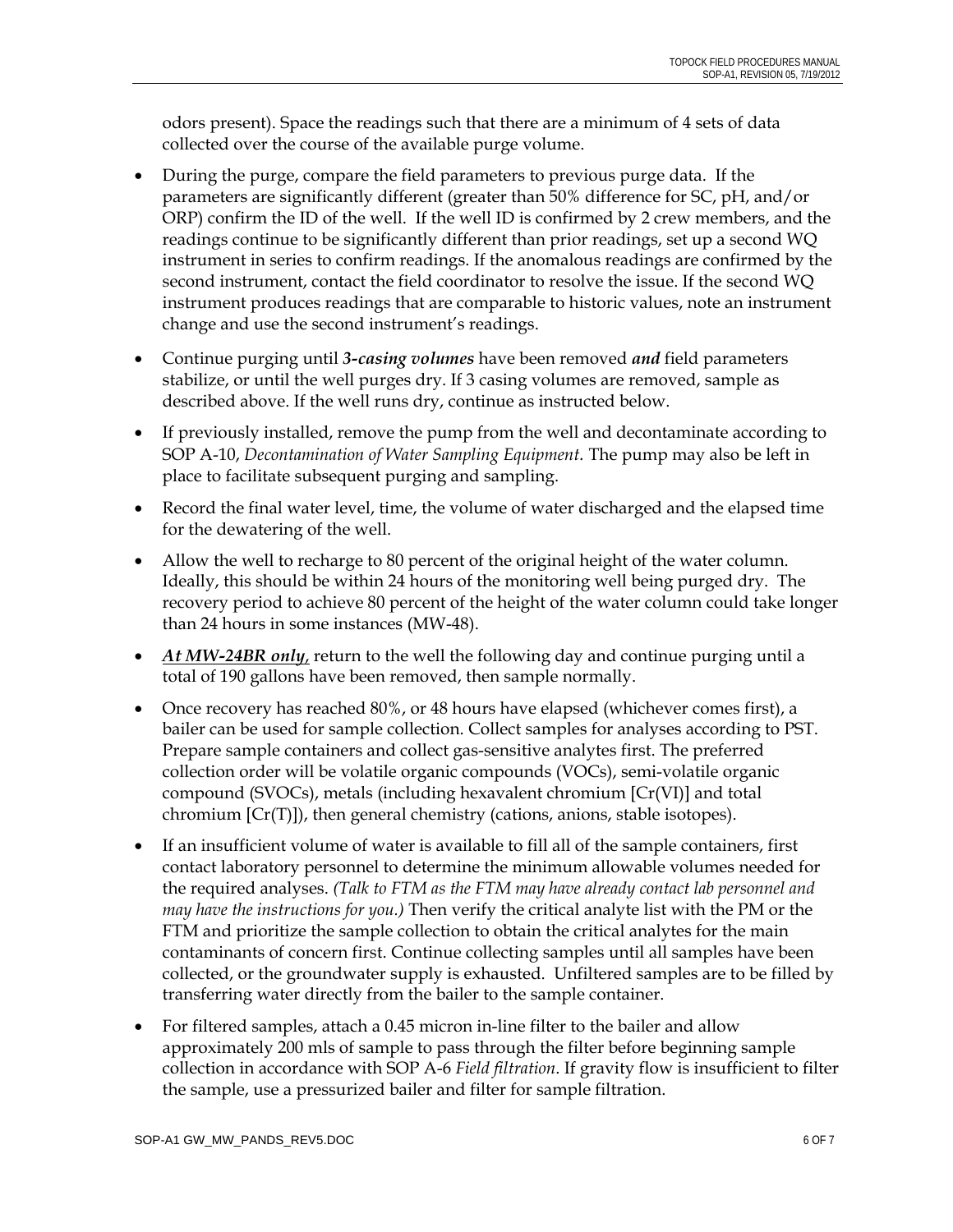- When sample collection is complete, record sample information, final WL, and purge volume data in MIST and on the field sampling log.
- If well was equipped with a transducer, replace the transducer in exactly the same configuration in which it was found and according to SOP-C1, *Temporary Removal and Replacement of Transducers*.
- Close and secure well protection lid.
- Follow *Procedures Manual* for sample handing and management, equipment decontamination, and investigation-derived waste (IDW) management.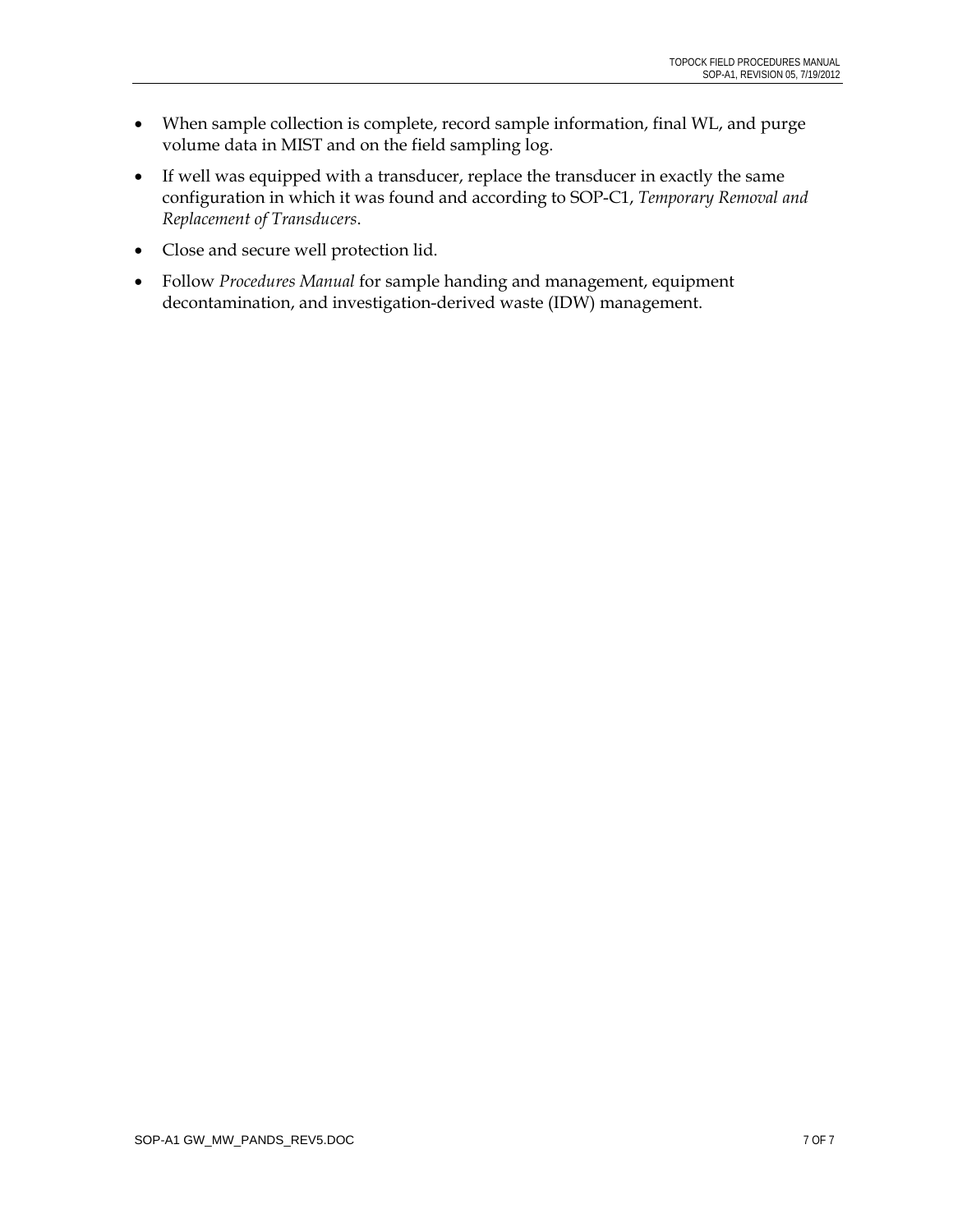# **SOP-A17**

# **Sampling of Groundwater Monitoring Wells HydraSleeve No Purge Method Standard Operating Procedures for PG&E Topock Program**

This standard operating procedure (SOP) addresses the procedures and equipment to be used for sampling all groundwater monitoring wells approved for the Hydrasleeve sampling approach.

#### **REQUIRED DOCUMENTS:**

- Event-specific planned sample table (PST).
- Applicable project work plan or monitoring plan. Refer to Topock Program Sampling, Analysis, and Field Procedures Manual and QAPP (Procedures Manual), as required.
- Topock Program Health and Safety Plan (HSP)
- Applicable SOP's
- Well construction logs/specifications
- Mobile Integrated Sample Tracking (MIST) handheld database
- Previous sampling logs or tabular historic field data tables
- Current site access map
- Blank sampling logs, maps, sample labels, chains of custody (COC's), and the designated groundwater sampling field notebook

#### **REQUIRED EQUIPMENT:**

- 2 or more (i.e. one is backup) YSI-556 WQ instruments, or equivalent.
- Hach 2100P turbidimeter or equivalent.
- 200 foot (or longer as needed) water level indicator (WLI).
- Trimble Rugged Reader hand held instrument for MIST data collection.
- HydraSleeve samplers (from supplier)
- Pointed plastic discharge tube (included with sampler)
- Polypropylene strapping (from supplier)
- Stainless steel weights
- Small cable ties
- String reel
- Utility knife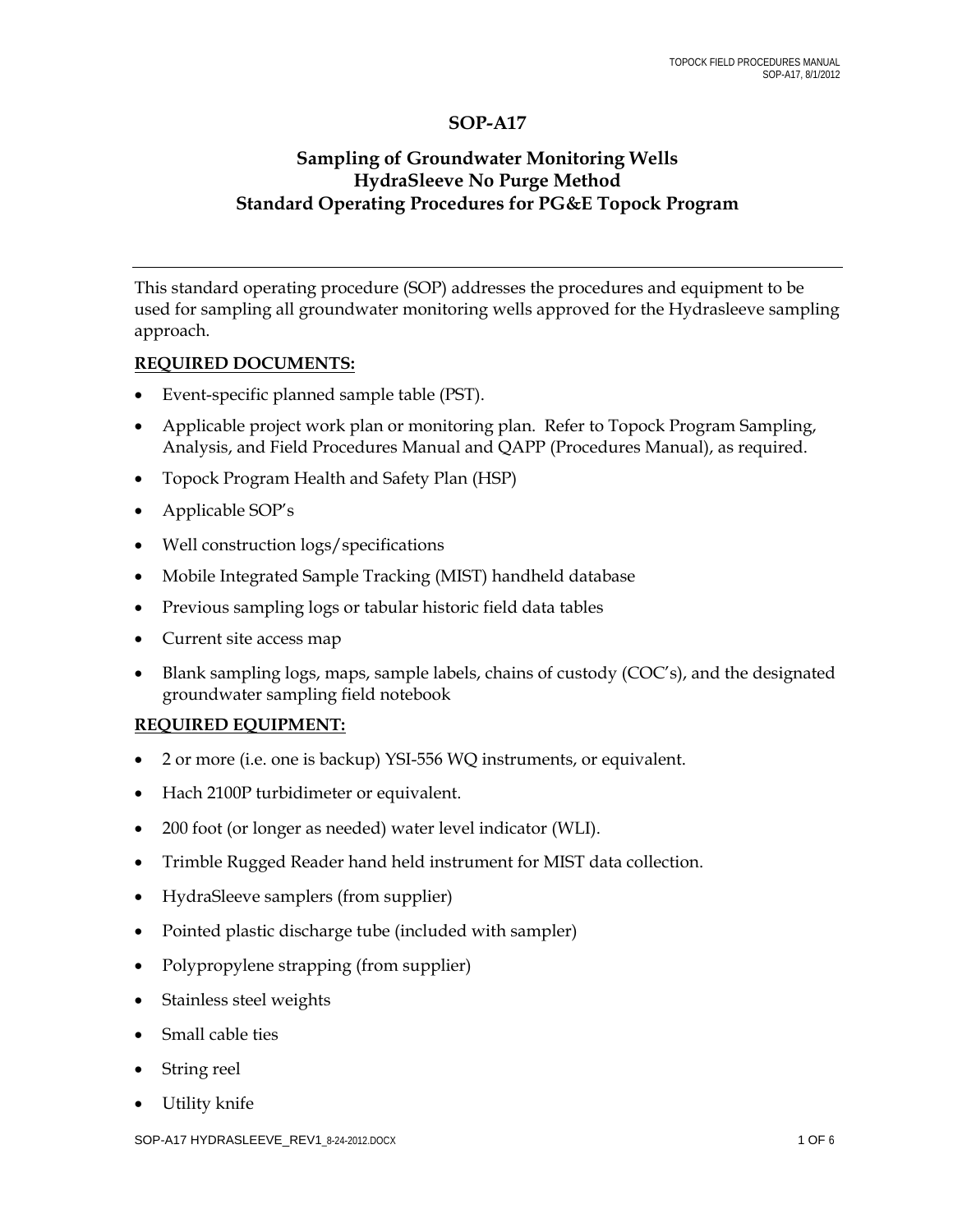- Scissors (stainless steel)
- Well caps with small eyelet on bottom allowing a string to be tied off
- Sample containers, cooler and ice

## **PREPARATION & SETUP:**

- Review event-specific PST or event-specific field instructions, previous sampling logs, Procedures Manual, HSP, and groundwater sampling supplies and equipment check list. (NOTE: the PST should also be reviewed for required "non-analytical event activities" such as water level measurements or other data collection that is planned in association with the groundwater sampling event).
- Acquire the existing field logbook for groundwater sampling and initiate entries.
- Inspect all equipment and verify that the field water quality (WQ) meters have been calibrated prior to use according to the manufacturer's instructions and SOP-A9, *Calibration of Field Instruments*.
- Inventory sample bottles, build sample sets for the required analytes at each sample location, ensure a sufficient supply of lab de-ionized water for equipment blanks, and confirm the lab courier schedule.
- Field-check sampling equipment and supplies: water level indicator (WLI), WQ meters, HydraSleeve supplies, N-dex gloves, D.I water sprayers, 5 gallon buckets, paper towels, 0.45 micron in-line filters, etc.

# **FIELD PROCEDURES:**

- **Prior to opening any monitor well, remove all pens, lighters, calculators, or any other loose items from vest pockets, or from any other location where they could fall into the well.**
- Upon arrival at the monitoring well, at least 2 members of the sampling team must confirm the well ID. Wells should be clearly marked on the well monument. If the well cannot be positively identified by the marking, measure total depth of the well and compare to the well installation details to confirm the correct location. Report worn or unclear well markings to the on-site field coordinator.
- Place spill containment according to SOP A-13 *Spill Containment.*
- Open the protective casing lid and, *prior to moving it*, note the exact configuration of the transducer installation if present. Measure static WL according to SOP-A7, *Water level Measurements,* moving the transducer if necessary, and record WL value in MIST and on the sampling log.
- If the well is equipped with a transducer and does not have a dedicated pump installed, remove the transducer from the well according to SOP-C1, *Temporary Removal and Replacement of Transducers*.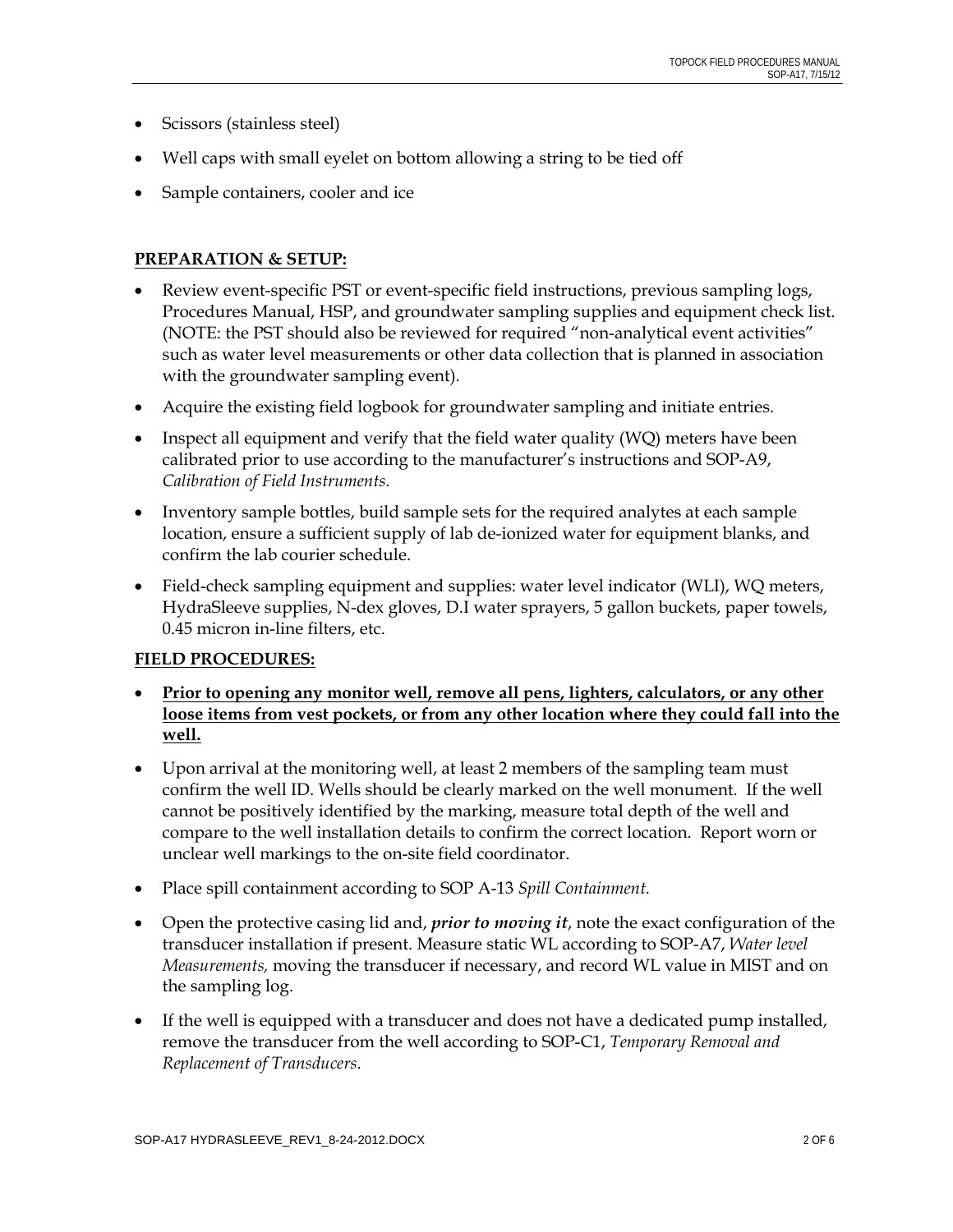#### **PURGING AND SAMPLING PROCEDURES:**

#### **HydraSleeve Deployment**

- 1. Remove HydraSleeve sampler from package and pinch the top to create an opening. See Attachment 1 for a representation of an unfilled HydraSleeve sampler.
- 2. Squeeze side fins together at top to bend reinforcing strips outward.
- 3. Use a cable tie to fasten a looped end of string to the top of the HydraSleeve sampler. Cut off excess cable tie. Alternatively, the string can be attached directly to the HydraSleeve sampler using a knot. If desired, a weight can be attached to the top of the sampler to provide some upper weight. This requires a cable tie to be placed between the length of string and the top of the weight and another to be placed between the weight and the sampler.
- 4. Fold the two holes at the bottom of the HydraSleeve together and attach a weight using a cable tie. Cut off the excess cable tie.
- 5. Lower the sampler to the bottom of the well screen by measuring the string during deployment, using caution not to drop the length of string into the well by fastening the loose end of the string to an object such as a well cap.
- 6. Following placement in the well, fasten the end of the string to the hook on the bottom of the well's locking cap.
- 7. Record the depth below the well measuring point at which a sampler is hanging in the well in the field logbook.
- 8. Place cap back onto well.
- 9. Secure monitoring well and area prior to demobilization.

## **HydraSleeve Sample Recovery**

Once a sufficient period of time has elapsed so that re-equilibration of the water within the well with surrounding groundwater conditions has occurred (typically a minimum of 1 week), the HydraSleeve samplers can be recovered and samples collected for analysis.

For standard HydraSleeve sampler recovery, the following procedures will be performed at each well:

- 1. Measure the depth to water to the nearest 0.01 foot.
- 2. Carefully remove the stopper from the well riser and pull the sampler from the well. This can be done by several different methods, depending upon the intended sample interval. The most commonly used method is to pull the HydraSleeve sampler upward continuously from its starting point, at a rate of one to two feet per second or faster, until the sampler is full, which is a vertical distance of 24 to 48 inches for a 24-inch long sampler. If a shorter sampling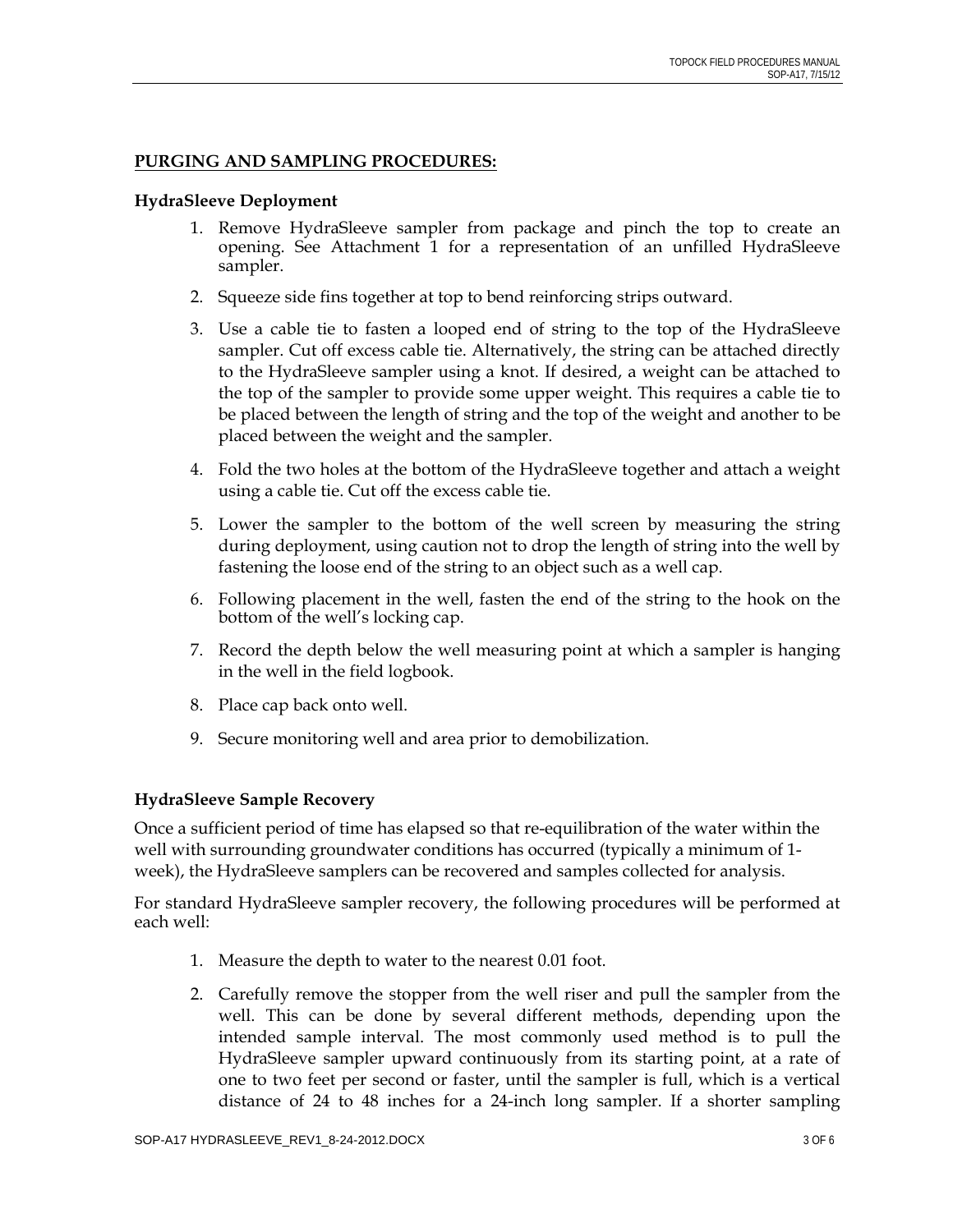interval is desired, the sampler should be pulled upward at the rate of one to two feet per second for the length of the sampler, then allowing the sampler to drop back down to its starting point. Repeat this cycle three to five times. A third option is to cycle the sampler up and down using rapid, short strokes (6-inch cycle at a minimum of one cycle per second) five to eight times. This method provides the shortest sampling interval.

3. The condition of the sampler should be recorded in the field logbook, including the presence of any headspace within the sampler.

#### **HydraSleeve Sample Collection**

Samples for chemical analysis will be collected from the HydraSleeve samplers immediately following removal from the well. The following sampling procedures will be used at each well:

- 1. Identification labels for sample bottles will be filled out for each sample.
- 2. The sampler will be cut free from its deployment string.
- 3. Squeeze the full sampler just below its top to expel water resting above the flexible check valve.
- 4. Push the pointed discharge tube through the outer polyethylene sleeve approximately three to four inches below the white reinforcing strips.
- 5. Transfer the sample into the desired sample containers. Raising or lowering the bottom of the sampler or pinching the sample sleeve just below the discharge tube will control the flow of the sample. The sample sleeve can also be squeezed, forcing fluid up through the discharge tube, similar to squeezing a tube of toothpaste.
	- The preferred collection order will be volatile organic compounds (VOCs), semi-volatile organic compound (SVOCs), metals (including hexavalent chromium [Cr(VI)] and total chromium [Cr(T)]; see SOP-A6), then general chemistry (cations, anions, stable isotopes).
	- For filtered samples, attach a 0.45 micron in-line filter to the HydraSleeve discharge and allow approximately 500 mL of sample to pass through the filter by gravity before beginning sample collection in accordance with SOP A-6 *Field filtration* and the QAPP.
- 6. If sample volume allows, transfer water into a container to obtain field parameter readings with a YSI-556 WQ or equivalent instrument (note in the field book the results are approximate because a flow-through cell could not be used). Field parameter readings are to be recorded on the groundwater sample form.
- 7. Excess sampler water will be returned to the monitoring well from which it came.
- 8. Samples will be preserved and managed as detailed in the QAPP. Time of sampling will be recorded in the field logbook, sample labels, MIST and chains of custody.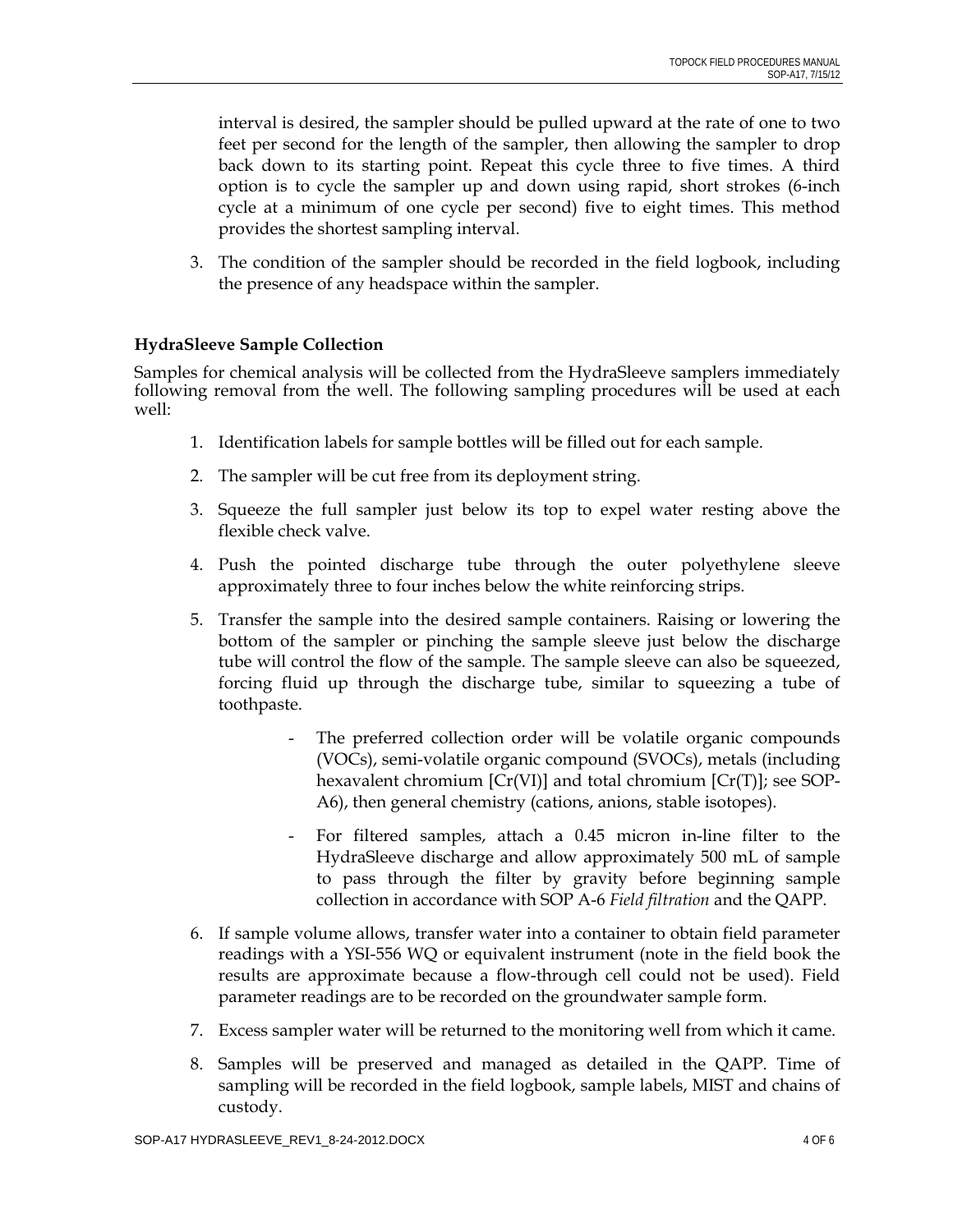- 9. After the samples have been collected, immediately place the sample bottles in an ice-filled cooler.Before decontamination of field equipment, the well cap will be replaced and locked.
- 10. If redeployment of a new HydraSleeve sampler is not intended, sampling equipment, except for string, stainless steel weight and rubber stopper, will be discarded as with other PPE trash, and the blank string with weight will be redeployed down the well. However, if deployment of a new sampler is required, the new sampler will be reattached to the existing string and stainless steel weight. The sampler can then be deployed in the well for the next sampling event.
- 11. If well was equipped with a transducer, replace the transducer in exactly the same configuration in which it was found and in accordance with SOP-C1, *Temporary Removal and Replacement of Transducers*.
- 12. Prior to leaving the site, field documentation, including the chain-of-custody form, will be completed.
- 13. Secure monitoring well and area prior to demobilization.
- 14. Follow SOPs in *Program Procedures Manual* for sample handing and management, equipment decontamination, and investigation-derived waste (IDW) management.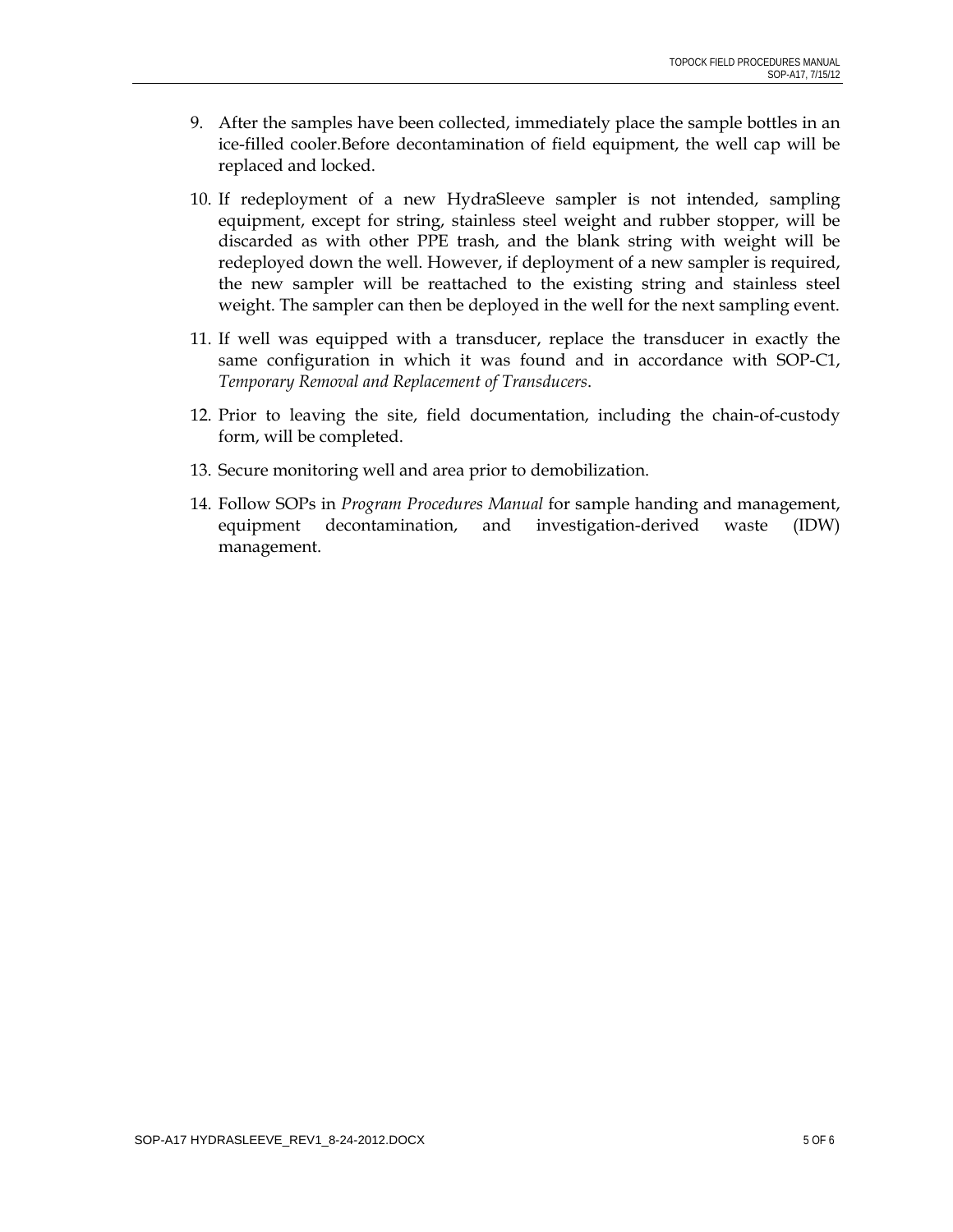# **Attachment 1 Representation of HydraSleeve Sampler**

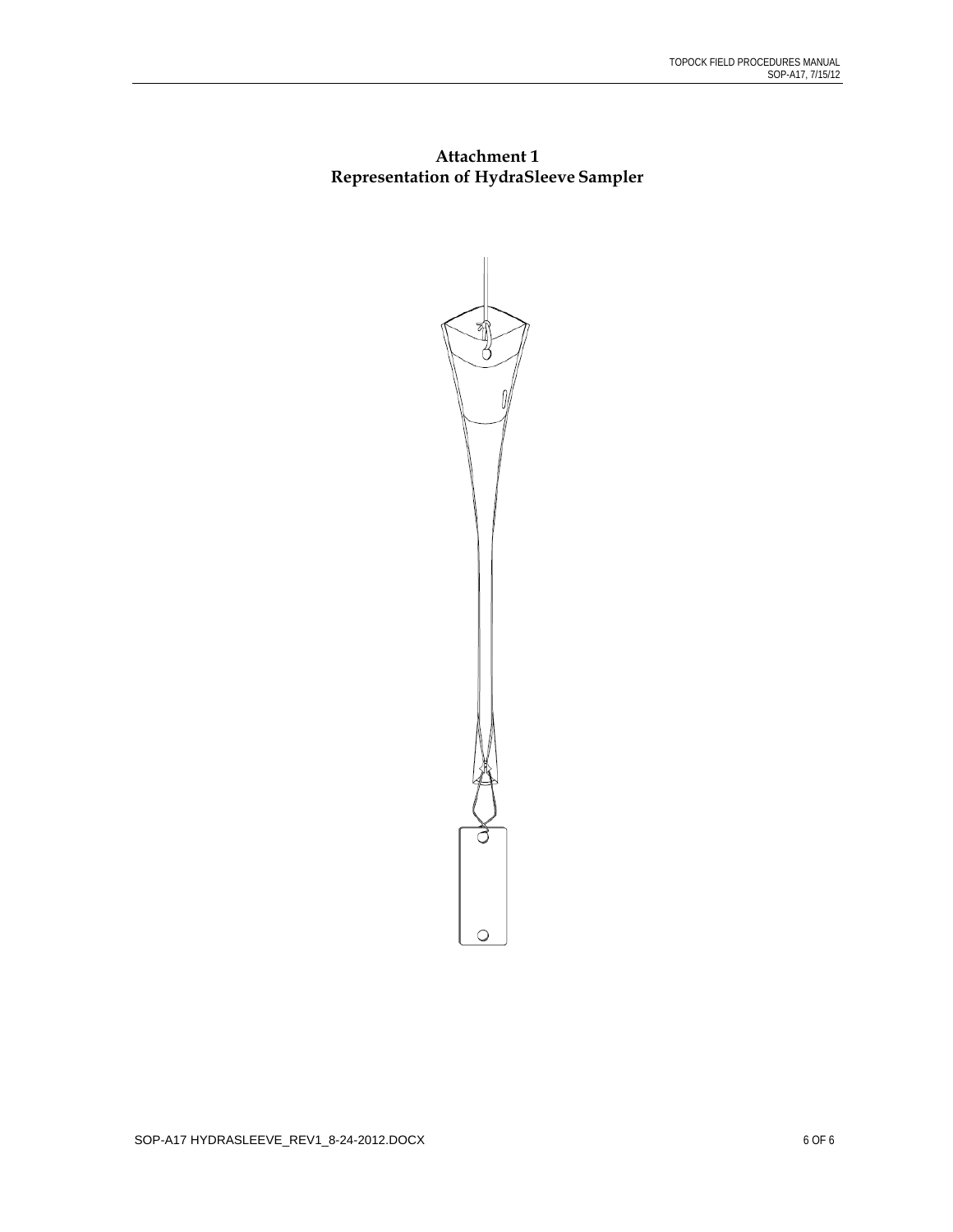# **SOP-A18**

# **Purging and Sampling of Groundwater Monitoring Wells Minimal Drawdown Method Standard Operating Procedures for PG&E Topock Program**

This standard operating procedure (SOP) addresses the procedures and equipment to be used for purging and sampling all groundwater monitoring wells approved for the minimal drawdown sampling approach. This SOP will be used for sampling groundwater monitoring wells using an adjustable rate, positive displacement pump.

#### **REQUIRED DOCUMENTS:**

- Event-specific planned sample table (PST).
- Applicable project work plan or monitoring plan. Refer to Topock Program Sampling, Analysis, and Field Procedures Manual and QAPP (Procedures Manual), as required.
- Topock Program Health and Safety Plan (HSP)
- Applicable SOP's
- Well construction logs/specifications
- Mobile Integrated Sample Tracking (MIST) handheld database
- Previous sampling logs or tabular historic field data tables
- Current site access map
- Blank sampling logs, maps, sample labels, chains of custody (COC's), and the designated groundwater sampling field notebook

#### **REQUIRED EQUIPMENT:**

- 2 or more (i.e. one is backup) YSI-556 WQ instruments with flow through cells, or equivalent.
- Hach 2100P turbidimeter or equivalent.
- 200 foot (or longer as needed) water level indicator (WLI).
- Trimble Rugged Reader hand held instrument for MIST data collection.
- Two, 200 gallon capacity purge tanks.
- Utility vehicles (UTV's) as necessary.
- Honda 2000 watt generator or alternate power source.
- Adjustable-rate, positive-displacement pump
- Sample containers, cooler and ice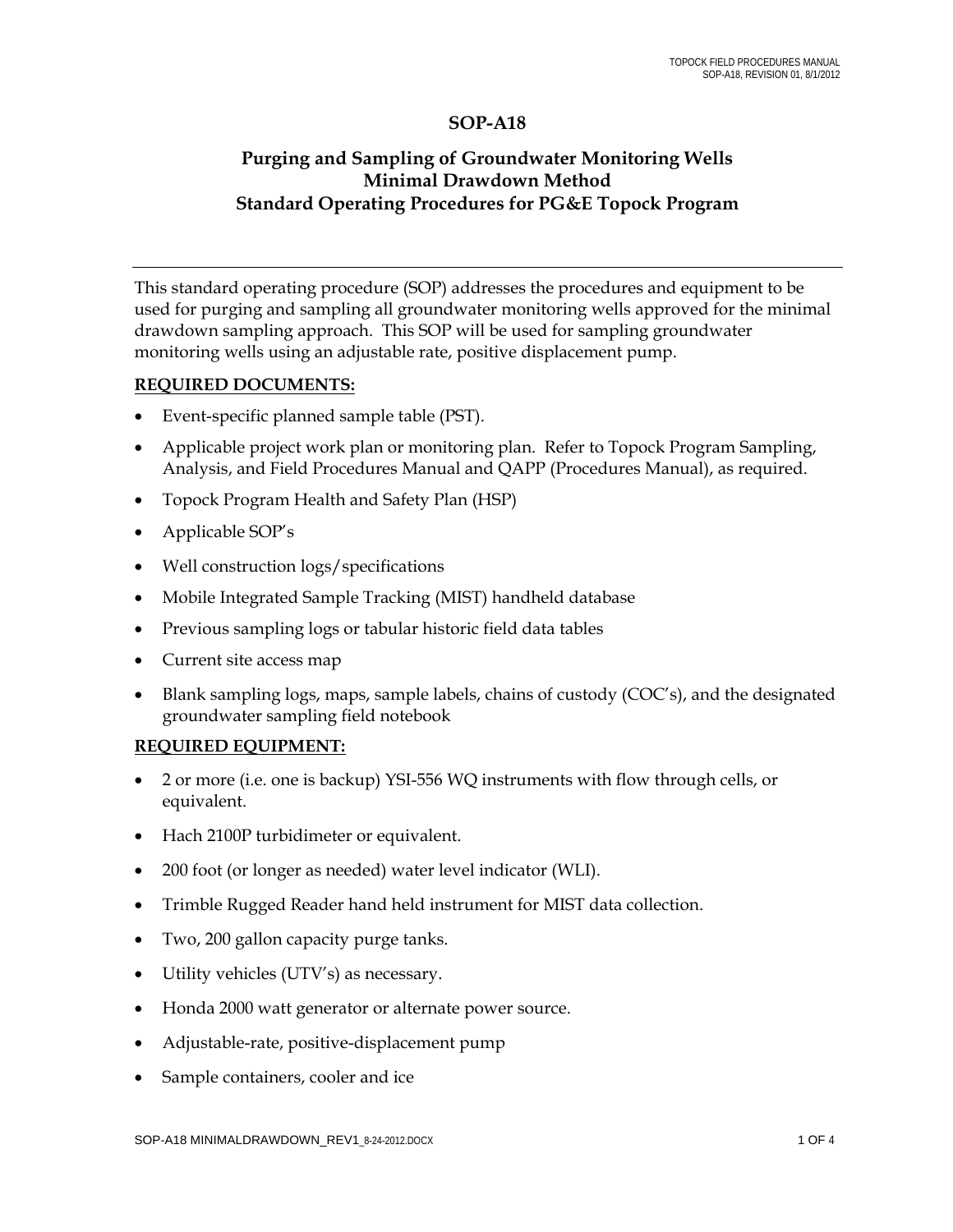#### **PREPARATION & SETUP:**

- Review event-specific PST or event-specific field instructions, previous sampling logs, Procedures Manual, HSP, and groundwater sampling supplies and equipment check list. (NOTE: the PST should also be reviewed for required "non-analytical event activities" such as water level measurements or other data collection that is planned in association with the groundwater sampling event).
- Acquire the existing field logbook for groundwater sampling and initiate entries.
- Inspect all equipment and verify that the field water quality (WQ) meters have been calibrated prior to use according to the manufacturer's instructions and SOP-A9, *Calibration of Field Instruments*.
- Inventory sample bottles, build sample sets for the required analytes at each sample location, ensure a sufficient supply of lab de-ionized water for equipment blanks, and confirm the lab courier schedule.
- Field-check sampling equipment and supplies: water level indicator (WLI), WQ meters, flow-through cell, pump controller, power supply, pump discharge/sampling tubing, Ndex gloves, D.I water sprayers, 5 gallon buckets, paper towels, 0.45 micron in-line filters, etc.

#### **FIELD PROCEDURES:**

- **Prior to opening any monitor well, remove all pens, lighters, calculators, or any other loose items from vest pockets, or from any other location where they could fall into the well.**
- Upon arrival at the monitoring well, at least 2 members of the sampling team must confirm the well ID. Wells should be clearly marked on the well monument. If the well cannot be positively identified by the marking, measure total depth of the well and compare to the well installation details to confirm the correct location. Report worn or unclear well markings to the on-site field coordinator.
- Place spill containment according to SOP A-13 *Spill Containment.*
- If using a transient pump,collect an "EB", equipment blank, *prior to pump installation* if necessary according to the PST.
- Open the protective casing lid and, *prior to moving it*, note the exact configuration of the transducer installation if present. Measure static WL according to SOP-A7, *Water level Measurements,* moving the transducer if necessary, and record WL value in MIST and on the sampling log.
- If the well is equipped with a transducer and does not have a dedicated pump installed, remove the transducer from the well according to SOP-C1, *Temporary Removal and Replacement of Transducers*.
- If the well does not have a dedicated pump installed, but does have dedicated sample tubing, attach the dedicated tubing to the appropriate pump and install decontaminated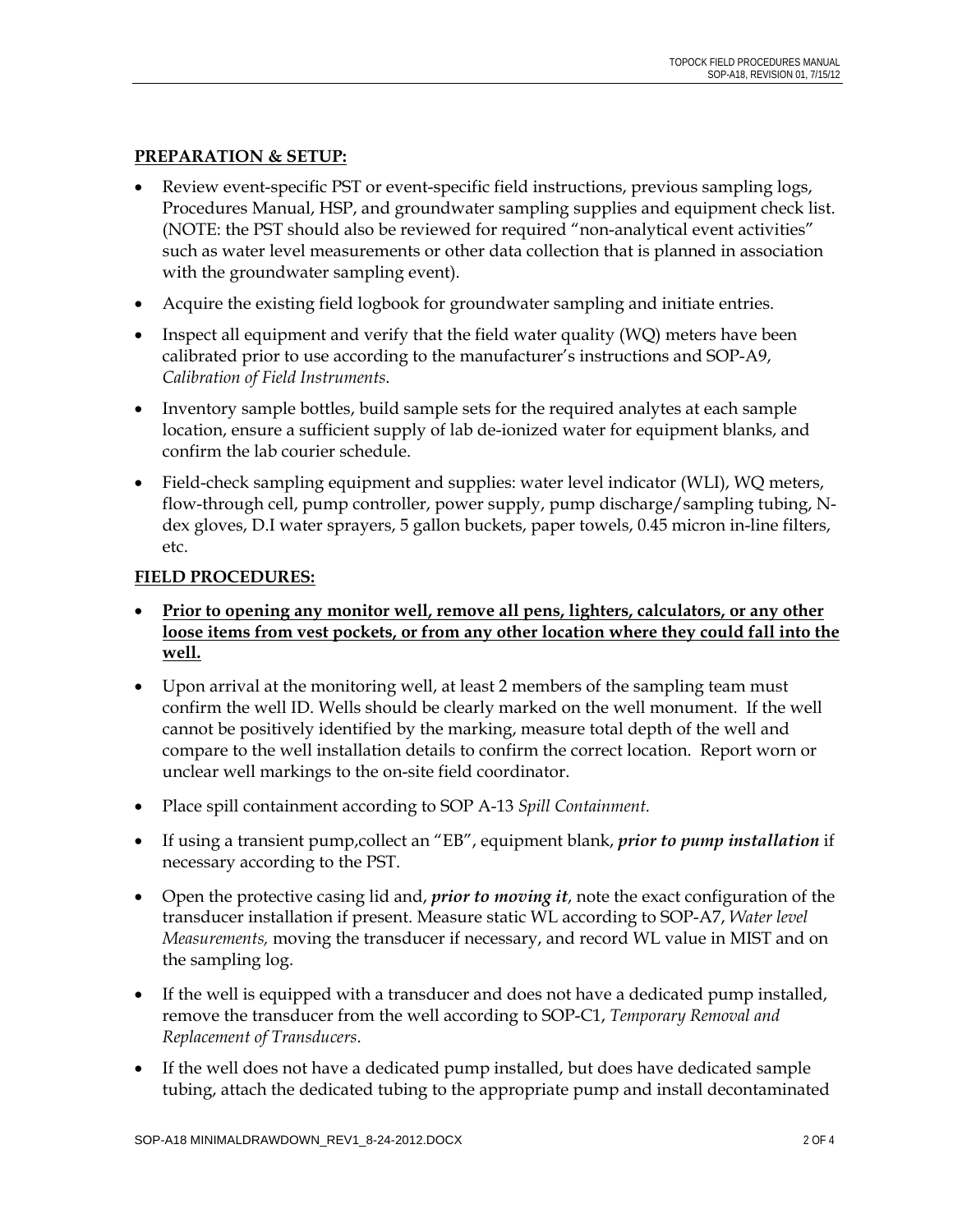pump at the same intake/sampling depth as used in prior events. There is a marking on the purge tubing which corresponds with the monitor well top of casing (TOC) to facilitate this requirement. Purge and sample the well as described below.

- If the well does not have a dedicated pump *or* tubing, or has not been previously sampled, use new low-density polyethylene tubing and install the pump with the intake at approximately the midpoint of the well screen. Purge and sample the well as described below.
- If the well *does* have a dedicated pumping system, connect the discharge tubing and purge and sample the well as described below.
- Collect daily equipment blanks and duplicate samples as required by the PST and instructed by the field team leader.

# **PURGING AND SAMPLING PROCEDURES:**

- Install the pump in the well. Slowly lower the pump (with the attached tubing and safety line) into the well to the desired depth. The pump will be set near the middle of the well screen, if possible. At a minimum, the pump intake will not be positioned lower than 2 feet from the bottom of the well. The depth to the pump intake will be recorded on the Groundwater Sampling Form. If there is less than 3 feet of available water, the groundwater well will be purged and sampled using a bottom-loading bailer.
- Measure the water level in the well after pump insertion. Leave the water level probe in the well to facilitate continued water level monitoring during purging activities.
- Start purging the well at a low flow rate between 0.2 and 0.5 liters per minute. Measure the purge rate using a container of known volume, and record this information on the Groundwater Sampling Form.
- The water level should be monitored during purging, and ideally, the purge rate should equal the well recharge rate so there is limited drawdown in the well. (The water level should stabilize for the specific purge rate). The purge rate may be increased above 0.2 and 0.5 liters per minute as long as a constant water level in the well can be maintained. There should be at least 1 foot of water over the pump intake. This assures that there is no risk of the pump suction being broken, or of entrainment of air in the sample. Record adjustments in the purge rate and changes in depth to water on the field data sheet. Purge rates should, if needed, be decreased to the minimum capabilities of the pump (0.1 to 0.2 liters per minute) to avoid affecting well drawdown.
- During purging, the water quality parameters will be measured periodically (every 3 to 5 minutes) until the parameters have stabilized as shown below. If parameter stabilization has not occurred after 4 hours, purging activities will be considered complete.

| $\bullet$ | pΗ                   | $+/-$ 0.1 pH units                                 |
|-----------|----------------------|----------------------------------------------------|
| $\bullet$ | Specific conductance | $+/- 3\%$                                          |
| $\bullet$ | ORP                  | $+/- 10$ millivolts                                |
| $\bullet$ | Turbidity            | $+/-$ 10% NTU units (when turbidity is $>10$ NTUs) |
| $\bullet$ | Dissolved oxygen     | $+/-$ 0.3 mg/L                                     |
| $\bullet$ | Temperature          | $+/-$ 2 <sup>o</sup> Celsius                       |